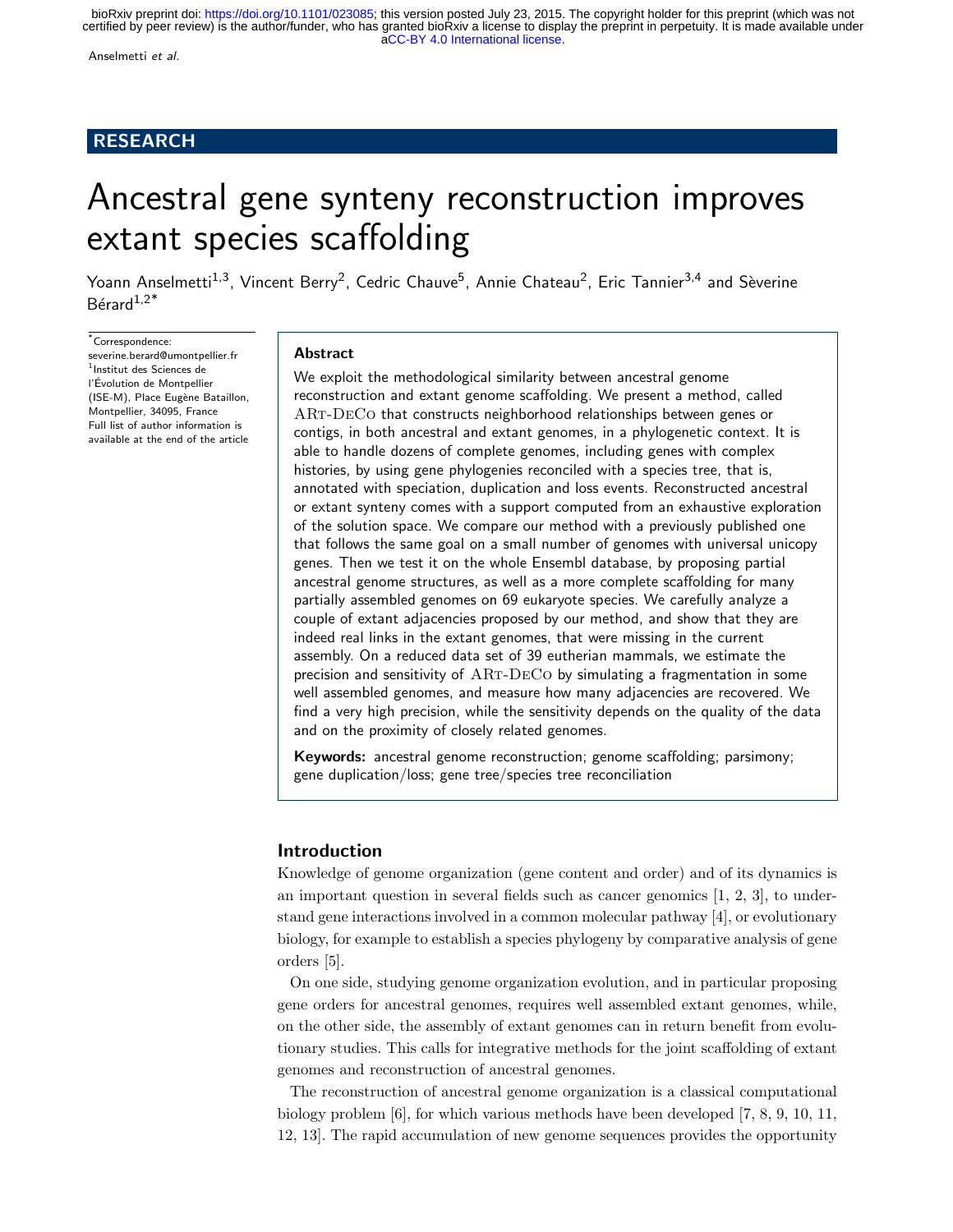Anselmetti et al. Page 2 of 22

to integrate a large number of genomes to reconstruct their structural evolution. However, a significant proportion of these genomes is incompletely assembled and remains at the state of contigs (permanent draft) as illustrated by statistics on GOLD [14]. To improve assemblies, methods known as scaffolding were developed to order contigs into scaffolds. Most scaffolding methods use either a reference genome, or the information provided by paired-end reads, or both [15, 16, 17, 18, 19, 20, 21, 22]. We refer to Hunt et al. [23] for a detailed comparative analysis of recent scaffolding methods.

In recent developments, scaffolding methods taking into account multiple reference genomes and their phylogeny have been proposed [24, 25, 26, 27]. It suggests a methodological link with ancestral genome reconstructions: if ancestral genes are considered as contigs, scaffolding extant or ancestral contigs in a phylogenetic context differs only in the location of the considered genome within the phylogeny (leaf or internal node). This link has been observed [28] and exploited to develop a method for combining scaffolding and ancestral genomes reconstruction [29]. However, the latter, due to the computational complexity of the ancestral genome reconstruction problem, is currently limited to a few genomes and to single-copy universal genes.

We propose to overcome this computational complexity by considering independent ancestral gene neighborhood reconstructions [12] instead of whole genomes, which allows to scale up to dozens of whole genomes and to use as input data genes with complex histories. We develop a method that scaffolds ancestral and extant genomes at the same time. The algorithm improves over previous methods of scaffolding by the full integration of the inference of evolutionary events within a phylogenetic context.

The principle of our method is imported from DeCo [12]. So we call it ARt-DeCo for Assembly Recovery through DeCo. DeCo is an algorithm for ancestral synteny reconstruction. It is a dynamic programming scheme on pairs of reconciled gene tree, generalizing the classic dynamic programming scheme for parsimonious ancestral character reconstructions along a tree. It computes a parsimonious set of ancestral gene neighborhoods, the cost being computed as the weighted sum of gains and losses of such neighborhoods, due to genome rearrangements. In addition to DeCo, ARt-DeCo considers a linkage probability for each couple of genes in extant genomes, that is included in the cost function in order to be able to propose gene neighborhoods in extant as well as in ancestral genomes.

We implemented ART-DECo and tested it on several data sets. First we reproduced the experiment of [29] on 7 tetrapod genomes limited to universal unicopy genes, with comparable accuracy. Then we used all genes from 69 eukaryotic genomes from the Ensembl database [30]. The program runs in about 18h and is able to propose ancestral genome structures and thousands of extant scaffolding linkages. We examine in details one of them, chosen randomly on the panda genome, and show why it seems reasonable to propose it as an actual scaffolding adjacency. Then on a reduced data set of 39 whole mammalian genomes, we tested the precision and sensitivity of the scaffolding performed by ARt-DeCo by simulating artificial fragmentation of the human or horse genomes, removing up to 75% of the known gene neighborhoods of these well assembled genomes, and comparing the removed adjacencies with the ones proposed by ARt-DeCo. We measure a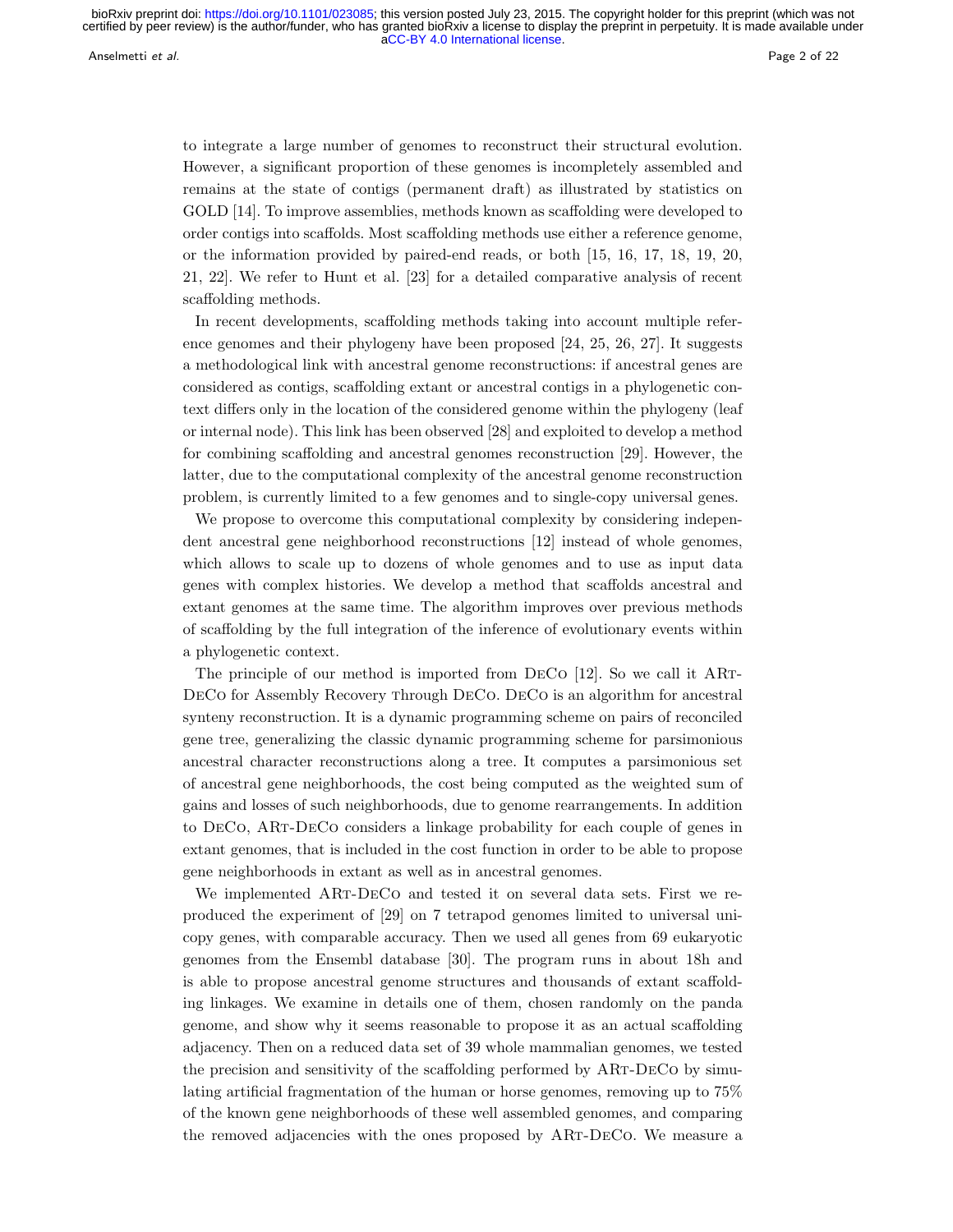> 95% precision, while sensitivity, as expected, depends on the quality of the data and on the presence of closely related extant genomes. This denotes the domain of efficiency of our method: a vast majority of proposed adjacencies can be considered with confidence, but the final resulting scaffolding is still incomplete.

## Ancestral and extant adjacencies

We describe the ART-DECo algorithm for the joint reconstruction of ancestral genomes and scaffolding of extant genomes. An overview is depicted in Figure 1.



## Input

The input of the method is

- A species tree with all considered genomes and their descent pattern; We suppose the number of chromosomes of each extant genome is known.
- A set of genes for all considered genomes, clustered into homologous families; for each family a rooted gene tree depicts the descent pattern of the genes.
- A set of *adjacencies*, *i.e.*, pairwise relations between neighboring genes  $AB$ on extant chromosomes. Genes  $A$  and  $B$  are called the *extremities* of the adjacency AB. We consider as neighbors two genes that are not separated by another gene present in the dataset, but a relaxed definition can be used with no impact on the method itself.

Internal nodes of the species tree are labeled with ancestral species (we always consider ancestral species at the moment of a speciation) and leaves are labeled with extant species. Gene trees are reconciled with the species tree: all ancestral genes are labeled by the ancestral species they belong to, so the input yields a gene content for all ancestral species. Genes and species are partially ordered by the descent relation, so we may speak of a last, or lowest, or most recent common ancestor. Here, as in [12], we use a reconciliation minimizing the number of duplications and losses of genes.

A module of ARt-DeCo is able to produce a suitable input from the raw Ensembl Compara [30] gene tree files and a species tree if needed. Once the input is given,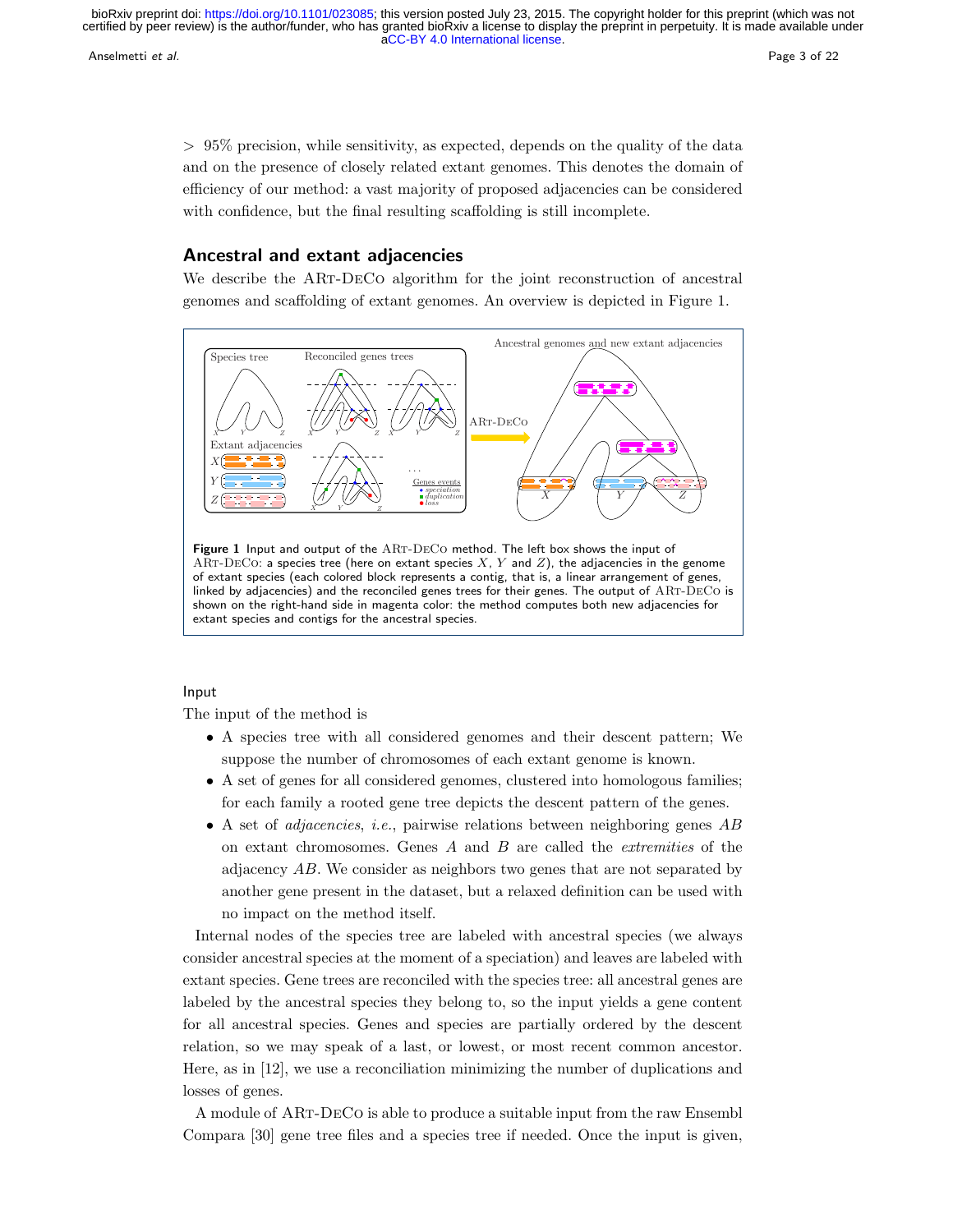Anselmetti et al. Page 4 of 22

two preliminaries are necessary: partitioning extant adjacencies and computing an a priori adjacency probability for each extant species. They are detailed in the two following subsections.

#### A partition of extant adjacencies

The goal of this step is, without loss of generality, to reduce the analysis of the whole data set to the independent analysis of pairs of gene trees and adjacencies, each having an extremity in each of the gene trees. Moreover, we want that the roots of the two gene trees correspond to ancestral genes mapping to the same ancestral species.

The partition is realized thanks to a necessary condition for two adjacencies to share a common ancestor. Two adjacencies  $A_1B_1$  and  $A_2B_2$ , for genes  $A_1, A_2, B_1, B_2$ , may have a common ancestor AB only if  $A_1$  and  $A_2$  (respectively  $B_1$  and  $B_2$ ) are in the same gene family, so have a common ancestor A (respectively  $B$ ), and such that A and B belong to the same species. In other words, the ancestral adjacency has the possibility to exist only when the genes of this adjacency are present in a same ancestral species.

It is easy to check that this relation is an equivalence relation, which then partitions adjacencies into equivalence classes. Each equivalence class  $C$  can be represented by two ancestral genes: they are the most ancient distinct  $A$  and  $B$  genes involved in the two-by-two comparisons of adjacencies  $A_1B_1$  and  $A_2B_2$  in this class. Necessarily every adjacency in this class has a gene which is a descendant of A, and another which is a descendant of B. A and B are in the same species (ancestral or extant), and cannot be the descendant one of another.

For a node N of a gene tree T,  $T(N)$  is the subtree of T rooted at N. Consider the two disjoint subtrees  $T(A)$  and  $T(B)$ . All adjacencies in the equivalence class C have one extremity which is a leaf of  $T(A)$  and the other which is a leaf of  $T(B)$ . So each equivalence class may be treated independently from the other, and the input can be restricted, without loss of generality, to  $T(A)$  and  $T(B)$ .

#### An a priori probability for all adjacencies

Given two extant genes  $v_1$  and  $v_2$  from the same extant genome G, we give an a priori probability that there is an adjacency between  $v_1$  and  $v_2$ . If the genome G is perfectly assembled, then this probability is given by the input, that is, it is 1 if there is an adjacency in the input and  $0$  otherwise. But if the genome  $G$  is not perfectly assembled, then this probability depends on the quality of the assembly. It will allow the program to propose more adjacencies in extant genomes that are more fragmented.

We note  $n$  the number of contigs in an extant genome (which is the number of genes minus the number of adjacencies if all contigs are linear arrangements of genes), and p the number of chromosomes. We always have  $n \geq p > 0$ . All contigs are assumed to have two distinct extremities.

We call a *solution* of the scaffolding problem a set of  $n-p$  adjacencies between the extremities of contigs, which forms  $p$  chromosomes from the  $n$  contigs. The number of different solutions for given n and p is denoted by  $f(n, p)$ .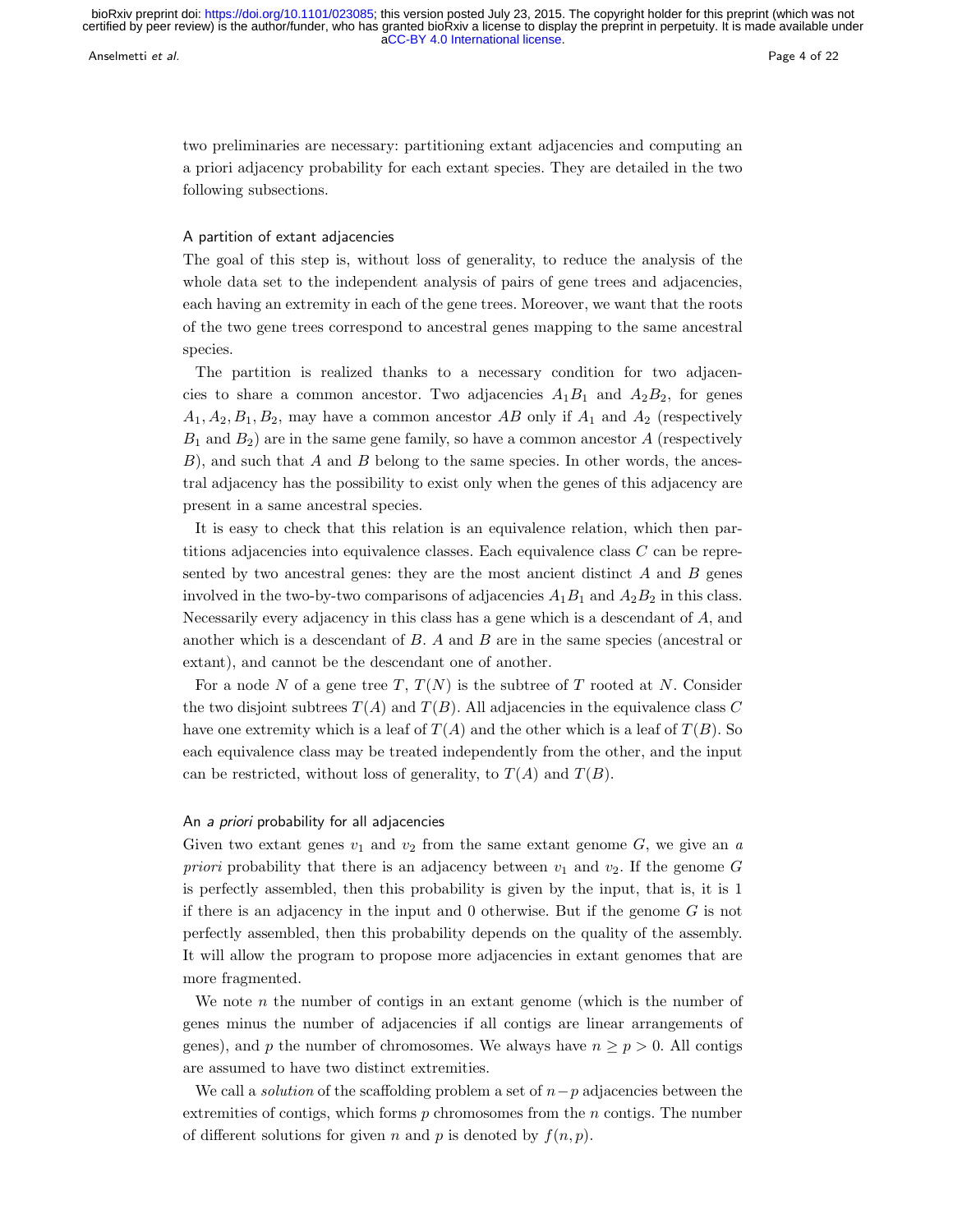Anselmetti *et al.* Page 5 of 22

Let  $v_1$  and  $v_2$  be extremities of two different contigs; the *a priori* probability  $P(v_1 \sim v_2)$  of  $v_1$  and  $v_2$  to be adjacent if they are not seen adjacent in the data and  $n > p$  is:

$$
P(v_1 \sim v_2) = \rho(v_1, v_2) \times \frac{f(n-1, p)}{f(n, p)}
$$

where  $\rho$  is a correction function which is equal to 4 if  $v_1$  and  $v_2$  are the only genes in their contigs, 2 if one of  $v_1$   $v_2$  is the only gene in its contig but not the other, and 1 otherwise. If  $n = p$ , we have  $P(v_1 \sim v_2) = 0$  if the adjacency  $v_1v_2$  is not in the data, and  $P(v_1 \sim v_2) = 1$  otherwise.

For the computation of  $P(v_1 \sim v_2)$  we use the following formula for  $f(n, p)$ .

**Lemma 1** For each  $n \ge 1$  and  $p \in \mathbb{N}^*$ , we have:

$$
f(n,p) = \frac{n!}{p!} 2^{n-p} {n-1 \choose p-1}.
$$

*Proof* First remark that the formula  $f(n, p)$  can be extended to the case where  $p > n$  and to the case where  $n \ge 1$  and  $p = 0$ , by setting its value to 0 in those cases (there is no possible way to transform  $n$  contigs into  $p$  chromosomes). In those cases, the equality is still true, since  $\binom{n-1}{p-1}$  is then equal to 0. Thus, in all what follows, we use this extension of definition when needed.

We proceed now by induction on  $n \geq 1$ .

Base case:  $n = 1$ , it is straightforward since  $f(1, 1) = 1 = \frac{1!}{1!}2^0 {0 \choose 0}$ , and for  $p > 1$ , we have  $f(1,p) = 0 = \frac{1!}{p!} 2^{1-p} {n-1 \choose p-1}$ , since the binomial coefficient is equal to 0 in this case.

Induction: we suppose that for each  $k \leq n$ , for each  $p \in \mathbb{N}^*$ , we have:

$$
f(k,p) = \frac{k!}{p!} 2^{k-p} {k-1 \choose p-1}.
$$

We consider  $f(n+1, p)$ , for a fixed  $p \in \mathbb{N}^*$ . We sum over all possibilities for one specific chromosome to be composed of  $x$  contigs. This gives the recurrence formula

$$
f(n+1,p) = \frac{1}{p} \sum_{x=1}^{n+1-(p-1)} \left( 2^{x-1} \frac{(n+1)!}{(n+1-x)!} f(n+1-x, p-1) \right).
$$

Where  $\frac{1}{p}$  is used to avoid couting the same solution several times.  $2^{x-1} \frac{(n+1)!}{(n+1-x)!}$ can be written  $2^{x-1}x!\binom{n+1}{x}$ . x! representing the number of possibilities to sort x contigs,  $2^{x-1}$  allows to take into account contig orientations and  $\binom{n+1}{x}$  represents the number of possibilities to pull x contigs of  $n + 1$ . By induction hypothesis, we have:

$$
f(n+1,p) = \frac{1}{p} \sum_{x=1}^{n+1-(p-1)} \left( 2^{x-1} \frac{(n+1)!}{(n+1-x)!} \times \frac{(n+1-x)!}{(p-1)!} 2^{n+1-x-(p-1)} \binom{n+1-x-1}{p-2} \right)
$$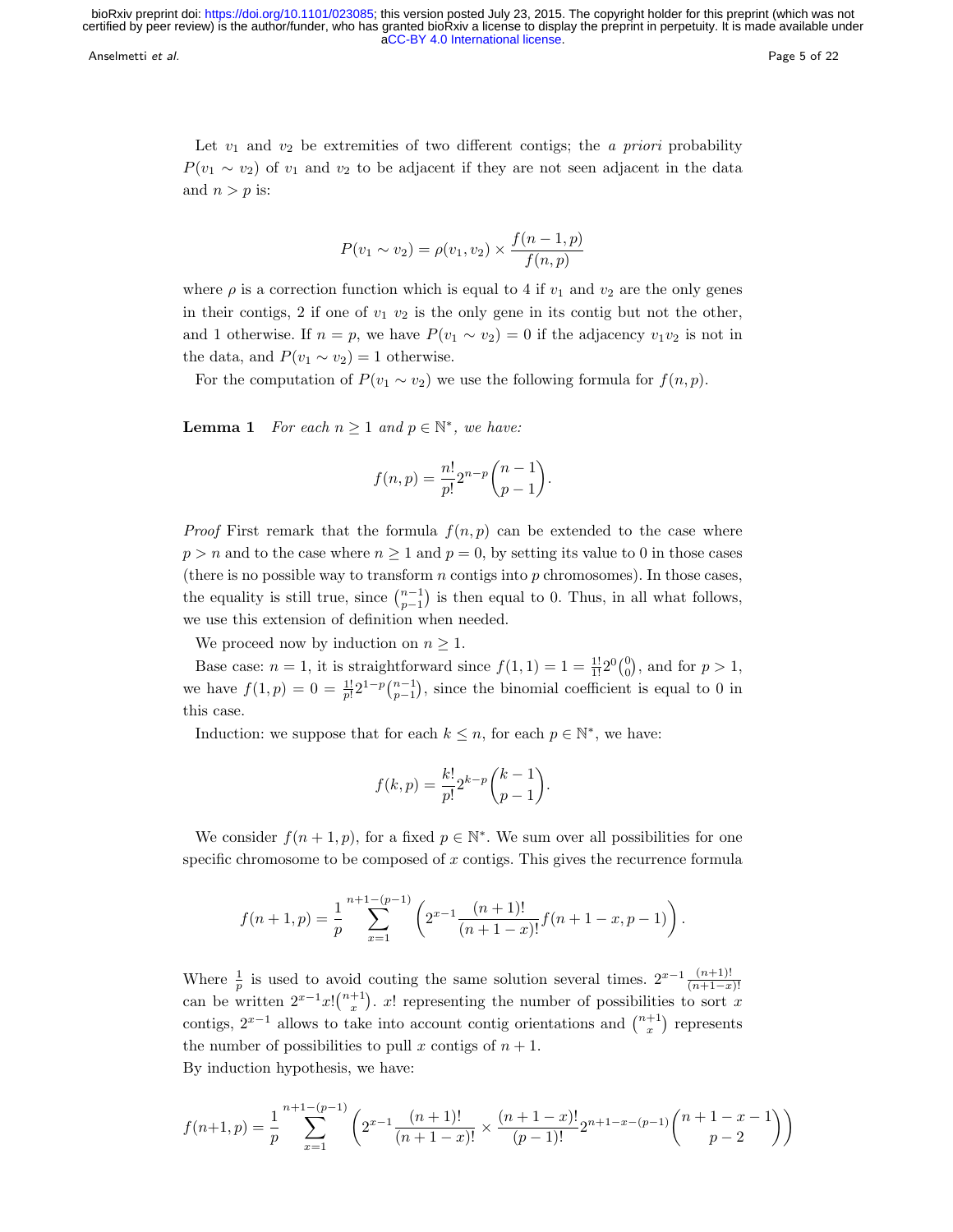Anselmetti et al. Page 6 of 22

which simplifies into:

$$
f(n+1,p) = \frac{(n+1)!}{p!} 2^{n+1-p} \sum_{x=1}^{n+2-p} {n-x \choose p-2}.
$$

We change the variable in the sum, let  $h = n - x$ . Then, we have:

$$
f(n+1,p) = \frac{(n+1)!}{p!} 2^{n+1-p} \sum_{h=p-2}^{n-1} {h \choose p-2}.
$$

By the Hockey-stick's identity, namely for all  $n, r \in \mathbb{N}, n > r, \sum_{i=r}^{n} {i \choose r} = {n+1 \choose r+1}$ , we finally obtain:

$$
f(n+1,p) = \frac{(n+1)!}{p!} 2^{n+1-p} {n \choose p-1},
$$

which concludes the proof.

The expression of  $f(n, p)$  leads to the following simple expression for P:

$$
P(v_1 \sim v_2) = \rho(v_1, v_2) \times \frac{n-p}{2n(n-1)}.
$$

We define  $p(S) = \frac{n-p}{2n(n-1)}$  the part of this formula that does not depend on  $v_1$ and  $v_2$ , as an assembly fragmentation measure for genome  $S$ .

#### A Dynamic programming scheme

We largely refer to DECO [12] for a full description of the dynamic programming scheme, and only describe the overall principle and the differences we introduce. Adjacencies are constructed between ancestral genes (equivalently internal gene tree nodes), and propagate along gene trees. For two nodes  $v_1$  and  $v_2$  defining genes belonging to the same (ancestral or extant) species, we define a solution as a descent pattern of ancestral and extant adjacencies explaining the input extant adjacencies that have an extremity in  $T(v_1)$  and another in  $T(v_2)$ . So a solution is a set of ancestral adjacencies and descent relations linking ancestral and extant adjacencies. The cost of a solution is the cumulative cost of gains and breakages of adjacencies (due to rearrangements) in the descent pattern, according to an individual cost for gains  $(Gain)$  and breakages  $(Br)$ .

More precisely we define two costs  $c_0(v_1, v_2)$  (respectively  $c_1(v_1, v_2)$ ), which are the minimum cost previously mentioned, given that there is an (respectively there is no) adjacency between  $v_1$  and  $v_2$  in a solution. All  $c_0$  and  $c_1$ , for every couple  $v_1$ and  $v_2$ , can be computed by the dynamic programming scheme described in [12]. ART-DECO and DECO have the same time complexity, that is  $O(g^2 \times k^2)$  where g is the number of gene trees in the input and  $k$  be the maximum size of a tree.

The main difference is that in [12] extant genomes were supposed to be perfectly assembled and in particular, if  $v_1$  and  $v_2$  are extant genes (or equivalently gene tree leaves, which corresponds to Case 1 in [12]), then DeCo would use the following scoring rules:

 $\Box$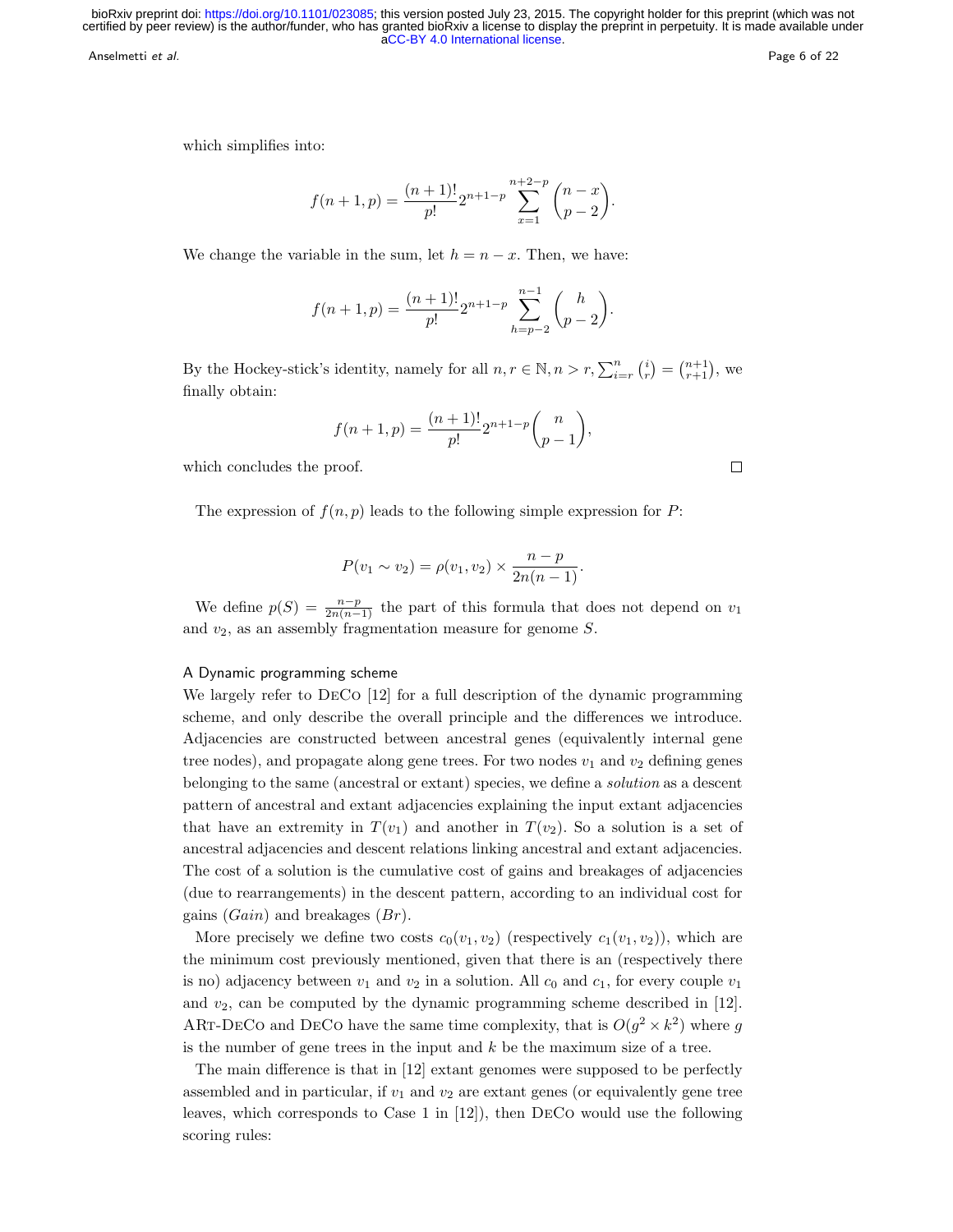Anselmetti *et al.* Page 7 of 22

 $c_0(v_1, v_2) = \infty$  and  $c_1(v_1, v_2) = 0$  if  $v_1v_2$  is an adjacency in the data, otherwise  $c_0(v_1, v_2) = 0$  and  $c_1(v_1, v_2) = \infty$ .

Here we modify these rules (it is the only case different from the dynamic programming equations given in [12] and Additional file 1) and propose instead that

$$
c_1(v_1, v_2) = -\log_b(P(v_1 \sim v_2)) \qquad \& \qquad c_0(v_1, v_2) = -\log_b(1 - P(v_1 \sim v_2))
$$

These formulas define a cost system which is consistent with the previous one: when  $n = p$  (perfectly assembled genomes) it gives the same result. When it is not the case, the costs are between 0 and  $\infty$  as the probabilities go from 0 to 1.

We left the basis of the logarithm as a variable b. Giving a value to b determines a sensitivity for finding new adjacencies. It can be dependent on the genome S hosting  $v_1$  and  $v_2$ . We choose the basis so that  $c_1(v_1, v_2) < c_0(v_1, v_2) + Br$  where Br is the cost of an adjacency breakage. Thus an adjacency is systematically proposed when it is inferred in the closest ancestor of S. The adjacency is obviously not always true in that case, because a rearrangement can have broken it in S. But it is a necessary condition to be able to propose any adjacency. If a genome is highly fragmented, proposing such an adjacency is more likely to lead to a true scaffolding adjacency than to cancel an evolutionary rearrangement. The relation  $c_1(v_1, v_2) < c_0(v_1, v_2) + Br$  yields

$$
b > \left(\frac{1-p(S)}{p(S)}\right)^{1/Br}
$$

where  $p(S)$  represents the fragmentation of the genomes hosting  $v_1$  and  $v_2$ , defined in the previous section. Preliminary experiments show that there is indeed a phase change in the number of inferred adjacencies when b reaches the right hand side of the above equation (Figure 2). Above this value, the number of inferred adjacencies is mainly constant, while it changes radically for smaller values. In following experiments we then fixed  $b$  to 1.05 times the right hand side of the above equation, in order to be sure to be on the plateau following the phase change.

#### Exploration of the solution space

The dynamic programming scheme of DeCo allows the quantitative exploration of the whole solution space. This has been developed, in the DeCo model, in [31], where it was shown how to explore all solutions *(i.e.* evolutionary histories for adjacencies) under a Boltzmann probability distribution defined as follows: for a given instance (pair of gene trees and set of extant adjacencies) with solution space  $S$ , the parsimony score of an adjacency history h is denoted by  $s(h)$ , and the Boltzmann probability of h is defined as  $e^{-s(h)/kT}/\sum_{g\in\mathcal{S}}e^{-s(g)/kT}$ . Here kT is a constant that can be used to skew the probability distribution: when  $kT$  is small, parsimonious histories dominate the distribution, while a large  $kT$  leads to a more uniform distribution over the whole solution space.

This allows to associate to a feature of a solution (here an ancestral adjacency) a support defined as the ratio between the sum of the probabilities of the solutions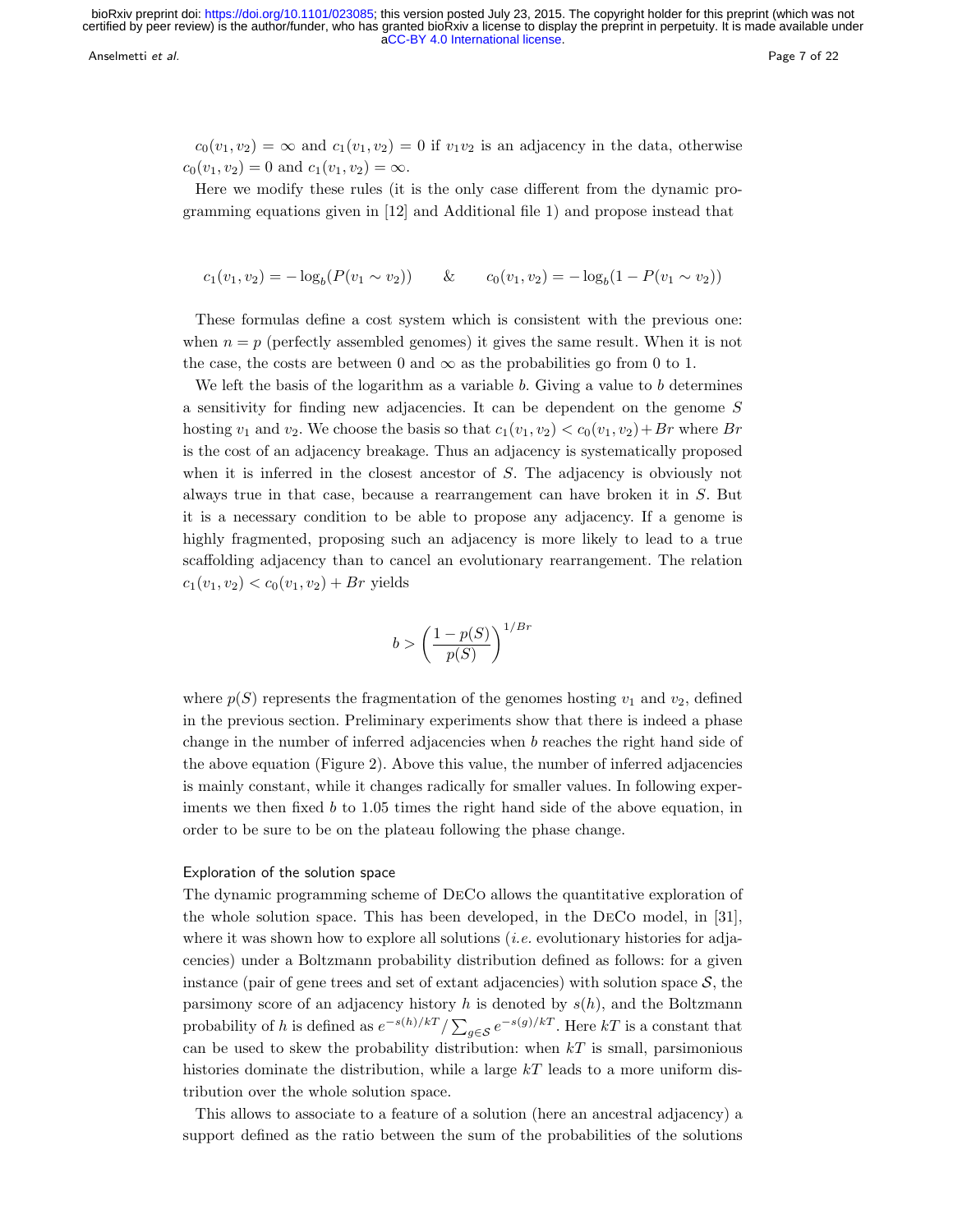Anselmetti et al. Page 8 of 22



that contain this feature and the sum of the probabilities of all solutions. This approach has been implemented in the DeClone software [31]. We integrated this possibility to ARt-DeCo and thus associate a support to both extant and ancestral adjacencies. Computations were run with a value of the  $kT$  constant equal to 0.1 to ensure that the Boltzmann distribution is highly dominated by optimal and slightly sub-optimal solutions. This value was chosen after preliminary tests on a subset of instances that showed that scenarios sampled with this value of  $kT$  were in very large majority optimal scenarios.

### Results

We tested ART-DECo on three data sets. The first one is composed of 7 tetrapod species with only universal unicopy genes, and aims at comparing our method with the method of Aganezov *et al.* [29]; on this data set, we obtain comparable results. Then we ran ARt-DeCo on the complete Ensembl Compara [30] database, including 69 eukaryotic species and 20,279 gene families with arbitrary numbers of duplications and losses. This shows that ARt-DeCo scales up and can process large data sets of whole genomes; for this data set we examine carefully one scaffolding adjacency proposed by ARt-DeCo in the poorly assembled panda genome and provide evidence it is likely a true scaffolding adjacency. The third data set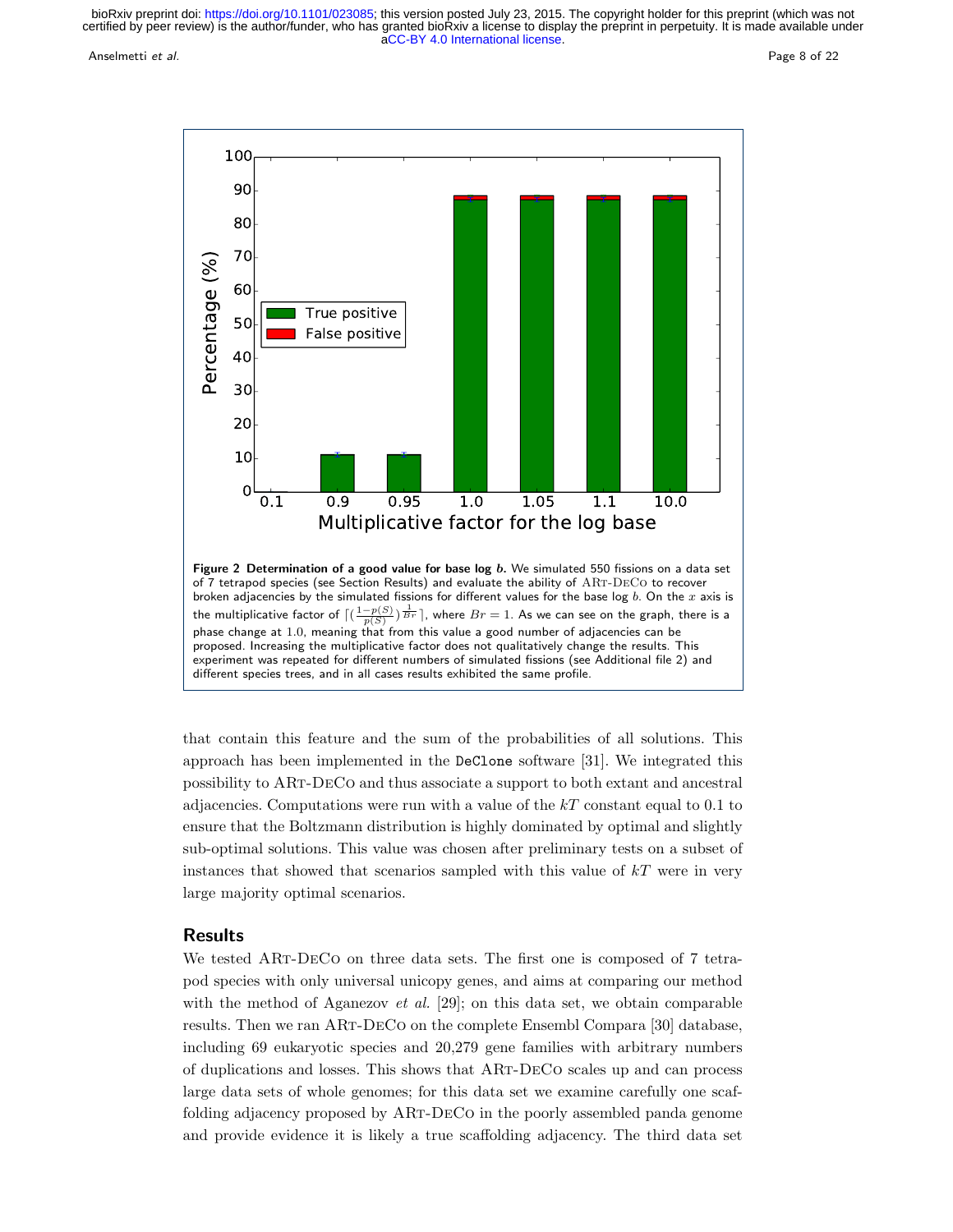Anselmetti et al. Page 9 of 22

we consider is the restriction to the 39 eutherian mammals genomes of the previous data set. The computational efficiency of ARt-DeCo allows to reproduce the computation many times with simulated missing adjacencies, and replicates to obtain empirical error bars on the measures. We performed all experiments with fixed costs for adjacency gains  $(Gain)$  and breakages  $(Br)$ , respectively set to 3 and 1. There are several reasons for this discrepancy: first the actual number of adjacencies is very low compared to the space of possible adjacencies, which makes more probable to break a particular one  $(p = \frac{1}{\#adj})$  than to gain a particular one  $(p = \frac{2}{\#genes \times (\#genes-1)})$ : there is a huge unobserved space of possible solutions that should affect the costs; second it has been remarked that good statistical estimates of genomic distances when genomes are coded by the presence or absence of adjacencies are obtained with a state of possible adjacencies 3 times larger than the number of adjacencies (see paper "Moments of genomes evolution by Double Cut-and-Join", BMC bioinformatics, to appear).

## Seven tetrapods - comparison with the method of Aganezov et al. [29]

By querying Biomart [32], we produced a data set similar to the one described in Aganezov et al. [29]: it consists in 8,818 universal unicopy gene families from Human, Chimp, Macaque, Mouse, Rat, Dog and Chicken. The latter was not present in the data set of Aganezov *et al.* [29], and we included it here because of a fundamental difference between the two methods: our method works with rooted phylogenies whereas Aganezov *et al.* [29] is not sensitive to the position of the root. This means that our method cannot scaffold an outgroup species, simply because, for any adjacency absent from the outgroup, it is more parsimonious to assume it is gained in all ingroup species. So we just added a distant outgroup to scaffold the 6 species used in [29].

We produced different sets of randomly fragmented genomes by considering  $n = 50$ to  $n = 1050$  random artificial breaks (or "fissions") in genomes, sticking to the described experiments in [29]. This means we simply removed  $n$  random adjacencies per genome from the data set. For each  $n$ , we replicated the experiment 30 times.

For each replicate with  $n$  random artificial adjacency breaks, let  $TP$  be the number of removed adjacencies that  $ART-DEC$  o retrieves and  $FP$  be the number adjacencies not in the removed ones but proposed by ARt-DeCo.

We measured, following [29], approximations of the sensitivity and precision:

"*True positive*" = 
$$
\frac{TP}{n + FP}
$$
  
"*False positive*" = 
$$
\frac{FP}{n + FP}
$$

Aganezov et al. report that "True positive" takes values between  $75\%$  and  $87\%$ , and "False positive" takes values from 0.5% to 9%, varying in function of n. We report similar values for all our experiments (see Table 1).

Thus, on small data sets and discarding gene families with complex histories, we obtain similar performance. The next experiments illustrate that the contribution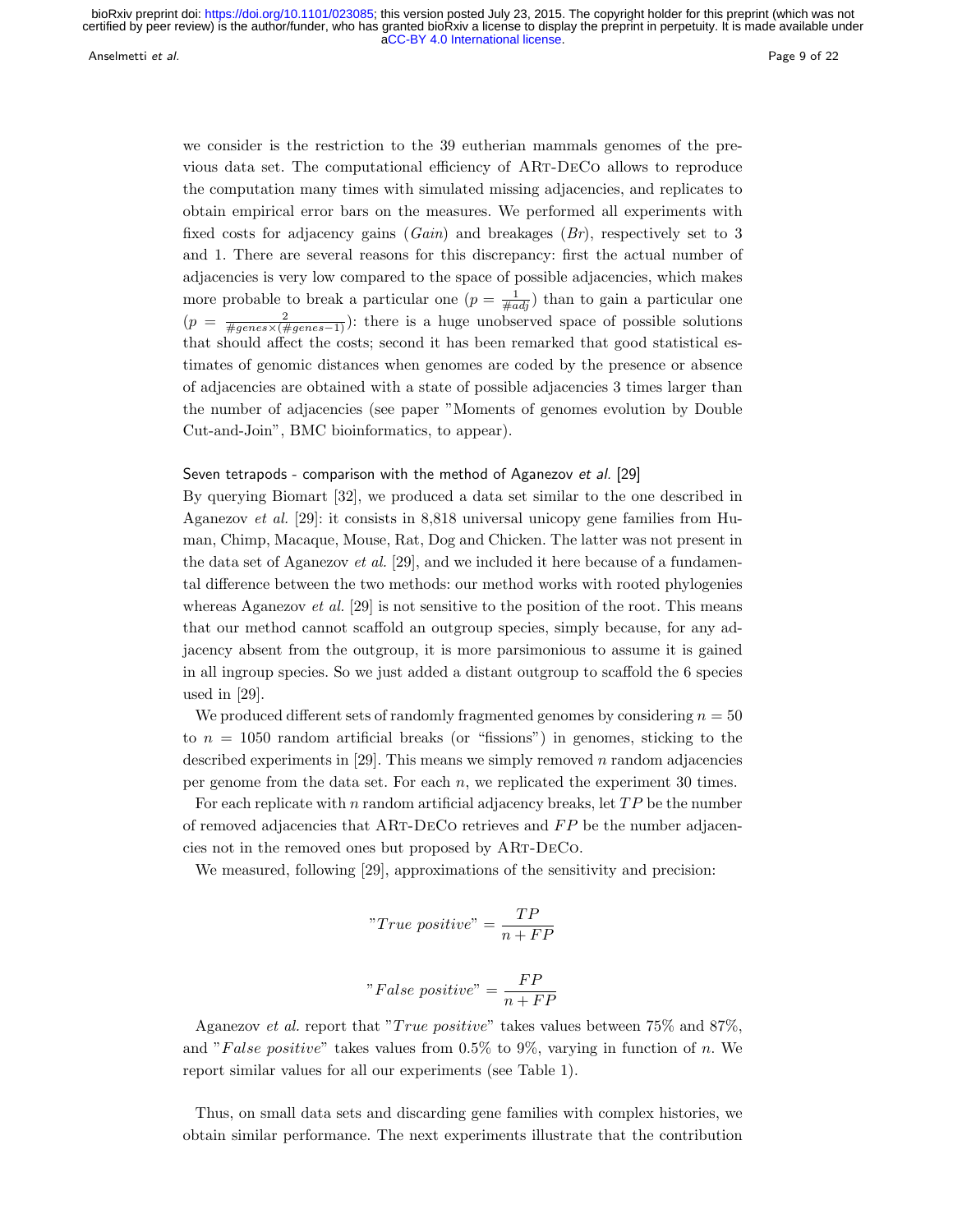| $#$ Breaks $(n)$      | 50     | 150    | 250      | 350    | 450    | 550    |
|-----------------------|--------|--------|----------|--------|--------|--------|
| $\overline{TP}$       | 283    | 829    | 1364     | 1895   | 2418   | 2922   |
| $\overline{FP}$       | 14     | 16.5   | 21       | 24.5   | 32     | 40     |
| <i>True positive</i>  | 88.64% | 89.98% | 89.38%   | 89.00% | 88.32% | 87.35% |
| False positive        | 4.40%  | 1.78%  | 1.39%    | 1.15%  | 1.18%  | 1.19%  |
| $#$ Breaks $(n)$      | 650    | 750    | 850      | 950    | 1050   |        |
| $\overline{TP}$       | 3431   | 3917   | 4398     | 4875   | 5338   |        |
| $\overline{FP}$       | 46     | 57     | 63       | 73.566 | 83     |        |
| True positive         | 86.84% | 85.87% | 85.12%   | 84.38% | 83.58% |        |
| <i>False positive</i> | 1.17%  | 1.25%  | $1.22\%$ | 1.27%  | 1.30%  |        |

Table 1 Statistics on adjacencies recover by ART-DECo on 7 tetrapods dataset with different number of simulated breaks.

of our method is then to be able to process much larger and much more complex data sets.

## 69 eukaryotes - a proof of scaling up

We ran ART-DECO on the full Ensembl Compara database  $(1,222,543)$  protein coding extant genes in 69 extant species) in about 18h. The input contains 1,023,492 adjacencies in the extant genomes, showing that many genomes assemblies are highly fragmented, from 11 chromosomes for the perfectly assembled opossum genome to 12,704 contigs for the wallaby genome, an order of magnitude comparable to the number of genes. In Figure 3, the black bars show the proportion of genes with 0, 1 or 2 syntenic neighbors in the extant input genomes. Around 30% of genes have at most one neighbor, while we would expect less than 1% for perfectly assembled genomes.

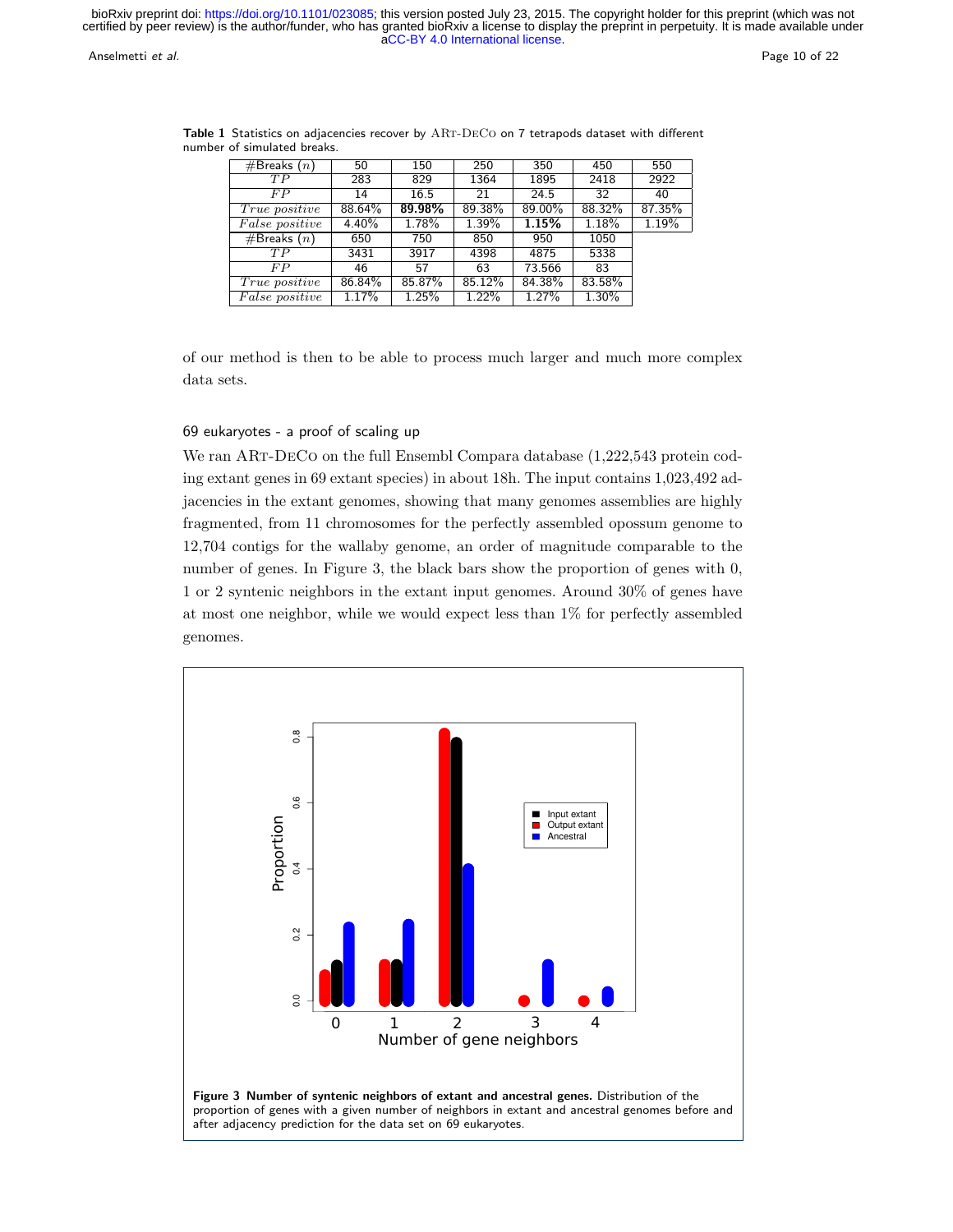Anselmetti *et al.* Page 11 of 22

ARt-DeCo predicts 36,445 new extant adjacencies. As shown in Figure 3 (red bars) there is a significant increase in extant genes with 2 syntenic neighbors, as in a bona fide scaffolding, at the expense of a very small number of genes with more than two neighbors, corresponding to syntenic conflicts. Complementary computations show that more than 99.6% contigs in extant species remain linear (two genes having degree 1 and others degree 2), in spite of the large number of contig connections inferred in some species  $(e.g.,\)$  the number of contigs goes from 2,599 down to 1,864 for Ailuropoda melanoleuca or from 11,528 down to 7,930 for Tarsius syrichta). Figure 4 shows the percentage of improvement given by the method relatively to the initial data. Precisely, this percentage is obtained by computing  $\frac{C_I-C_N}{C_I-p}$ on extant species which are not completely assembled, where  $C_I$ , resp.  $C_N$  and p are the number of contigs in the initial genome, resp. the number of contigs after adjacency inference by ARt-DeCo and the expected number of chromosomes. The figure shows that the more fragmented is the initial genome, the better ARt-DeCo improves it.

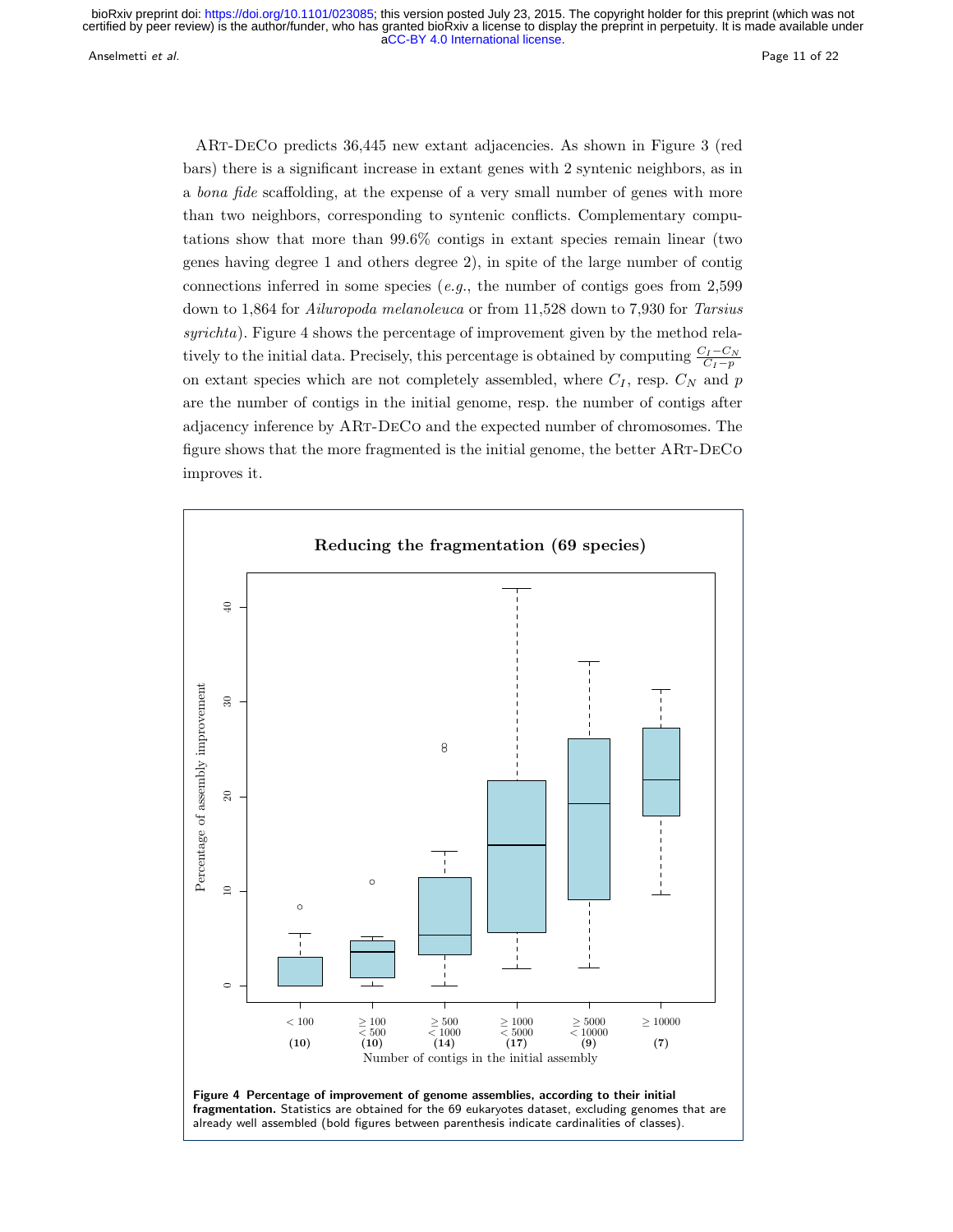Anselmetti *et al.* Page 12 of 22

Figure 5 shows the average degree of non-linearity of extant species with at least one non-linear contig, representing 43 of 69 species, computed only on non-linear contigs. Degree of non-linearity  $(D_{nl})$  correspond to supplementary degree of genes that are not consistent with a linear conformation and computed as follow:

$$
D_{nl} = \sum_{x=1}^{n} (d_x - 2) + (m - 2)
$$

 $n = Number of genes with degree > 2$  $d_x = Number of degree of gene x$  $m = Number of genes with degree = 1$ 

On 43 species with non-linear contigs, 23 have non-linear contigs with only one extra branch. For the 20 remaining species, contigs are more branchy and few are circular.

We also reconstruct  $1.547,546$  ancestral adjacencies on  $3.245,572$  ancestral genes. As previously noted [33], errors in gene trees artificially inflate the number of ancestral genes computed with gene tree/species tree reconciliations. Nevertheless, the pattern of ancestral gene neighborhood shows mainly ancestral genes with 0, 1 or 2 neighbors, and some conflicts rapidly decreasing (Figure 3, blue bars). More than 92% inferred contigs in ancestral genomes are linear. Figure 6 presents the density histogram of average degree of non-linearity for ancestral species on inferred contigs that are not linear. As we can see most of the species have an average of degree non-linearity less than 20 meaning that in average non-linear ancestral contigs have a degree of non-linearity less than 20 .Moreover, more than 50% of ancestral species have a degree of non-linearity less than 6 indicating that most of non-linear ancestral contigs are weakly branchy. However a large number of ancestral species have contigs strongly branchy and circular and need additional processes to obtain linear contigs. It is likely that better ancestral and extant genomes would result from better input gene trees.

We analyze in details one predicted extant adjacency, in order to understand why it is present in the output of ARt-DeCo and not in the input. The adjacency we chose is randomly taken from the predicted ones between a contig and a chromosome in the panda genome (Ailuropoda melanoleuca). For this adjacency between genes RCSD1 and CREG1, we analyze gene neighborhoods around homologous adjacencies in others species. On Figure 7, we represent the species tree with information on evolutionary events that occurred along species tree (adjacency loss, duplication and gain, and gene loss and duplication) and adjacency status with color code on species name (red for species without RCSD1-CREG1 adjacency, blue for species with RCSD1-CREG1 adjacency in Ensembl database and green for species for which ARt-DeCo infers an adjacency between RCSD1 and CREG1 while not present in Ensembl). To illustrate the validity of new adjacencies inferred by ARt-DeCo we analyze the gene neighborhood around RCSD1-CREG1 adjacency. As, we can see on Figure 7, we observe that gene order and content is the same between cat (Felis catus), human (Homo sapiens) and panda except for ADCY10 gene (in black)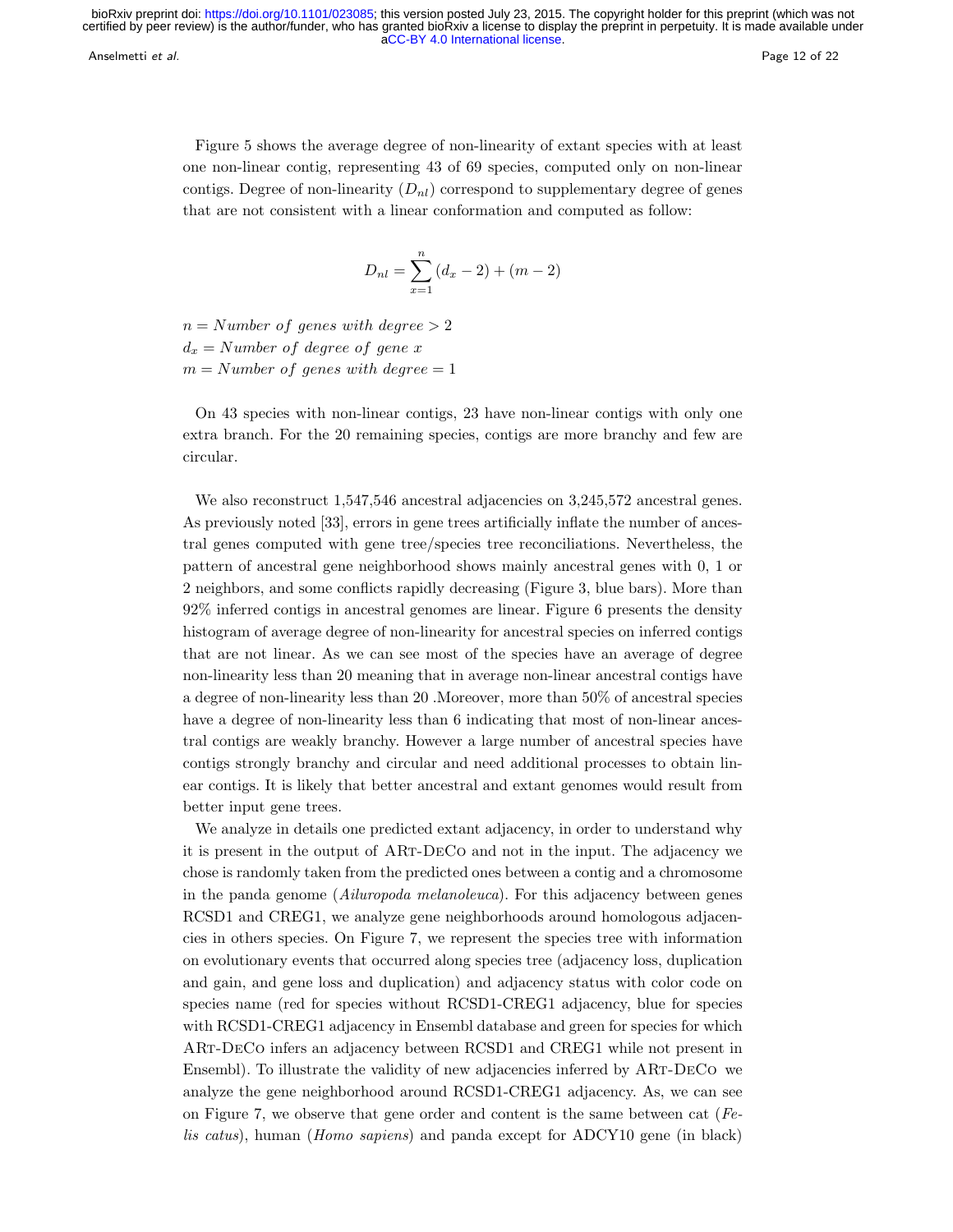Anselmetti et al. Page 13 of 22



that is not present in panda genome. The RCSD1-CREG1 adjacency is confirmed by adjacency support of > 99.96%, according to the exploration of the solution space. Due to the high fragmentation of panda genome and previous information it is reasonable to think that this adjacency is true. We observe the same results for the kangaroo rat (Dipodomys ordii) genome with gene content similarity with close species, high adjacency support ( $> 99.99\%$ ) and high genome fragmentation (9,720) contigs).

This analysis also allowed to see a possible lack of data in Ensembl. As can be seen on the mouse lemur (Microcebus murinus) genome, there is no adjacency between CREG1 and RCSD1 because no RCSD1 gene has been annotated in Ensembl for this species. However, the gene content and order around CREG1 is very similar to that of close genomes  $(e,q, \text{human})$ . Moreover, Ensembl contains an incomplete DNA sequence for the equivalent position of CD247 and RCSD1 genes in mouse lemur. This implies that the genes CD247 and RCSD1 could be present in mouse lemur but are not annotated.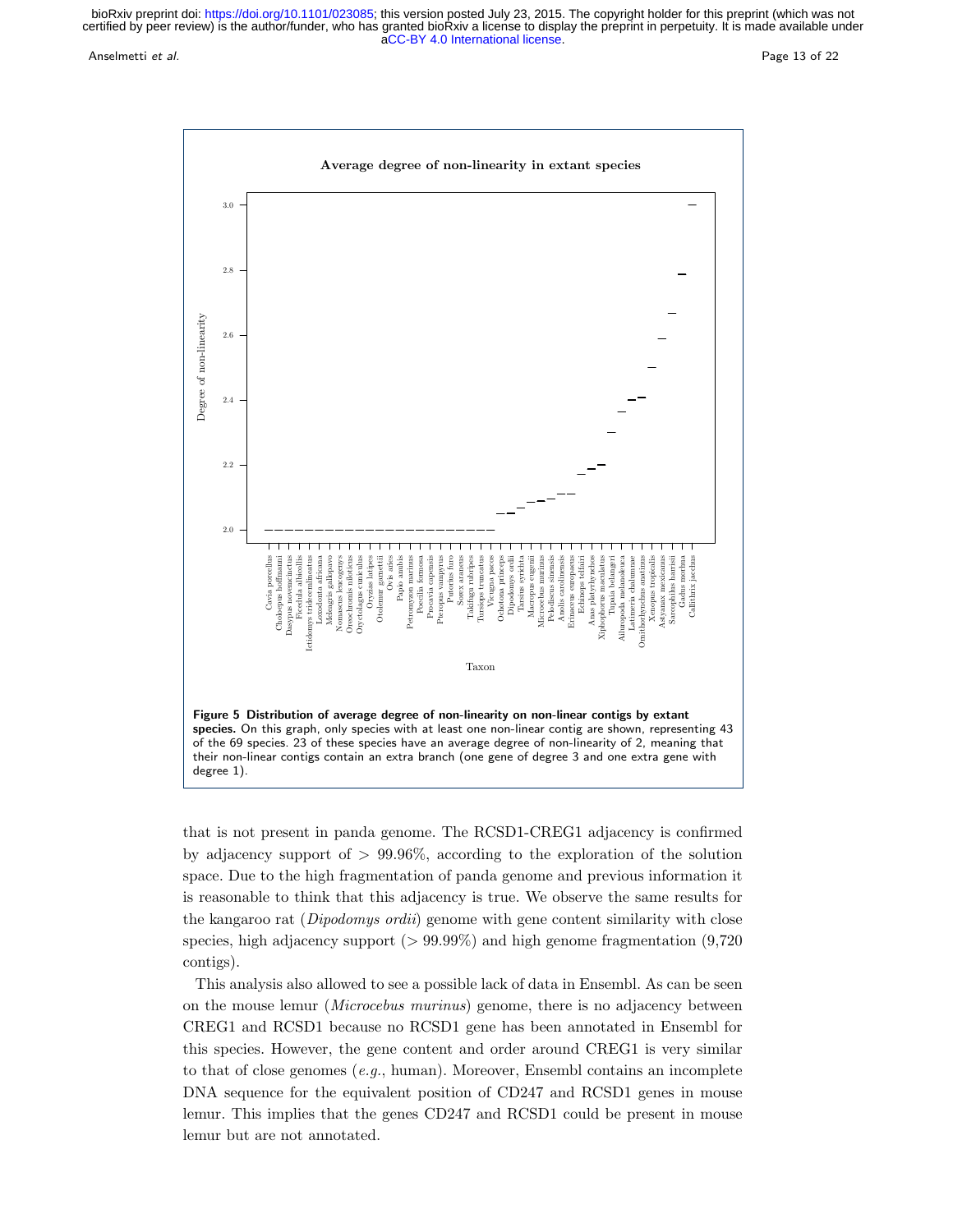Anselmetti et al. Page 14 of 22



Figure 6 Density histogram of average degree of non-linearity for ancestral species on non-linear contigs. Most of the ancestral species have an average degree of non-linearity of 20 meaning that in average contigs of ancestral species reconstructed by ARt-DeCo have a degree of non-linearity less than 20. This figure shows that a large number are non-linear and additional operations are necessary to obtain linear contigs.

Non-linearity degree

39 mammals - validity

We switched to a smaller dataset to measure the validity of the method, because the computing time don't allow too many replicates in the entire database.We selected all protein coding gene families from the 39 eutherian mammal genomes stored in the Ensembl database [30].

ARt-DeCo proposes 1,056,418 ancestral adjacencies and 22,675 new adjacencies in extant genomes. A proportion of  $95\%$  of these adjacencies have a  $> 0.9$ support,meaning that they are present in over 90% of parsimonious solutions, computed as described in [31] for a  $kT$  value equal to 0.1 (chosen to ensure that the probability distribution over the solution space is highly dominated by optimal solutions).

Figure 8A shows the shape of extant genomes through the number or cumulative support of adjacencies incident to one gene. The distribution for all genes is plotted for extant genomes in the input and in the output, taking support into account or not. The figure shows that the genomes scaffolded with ARt-DeCo host more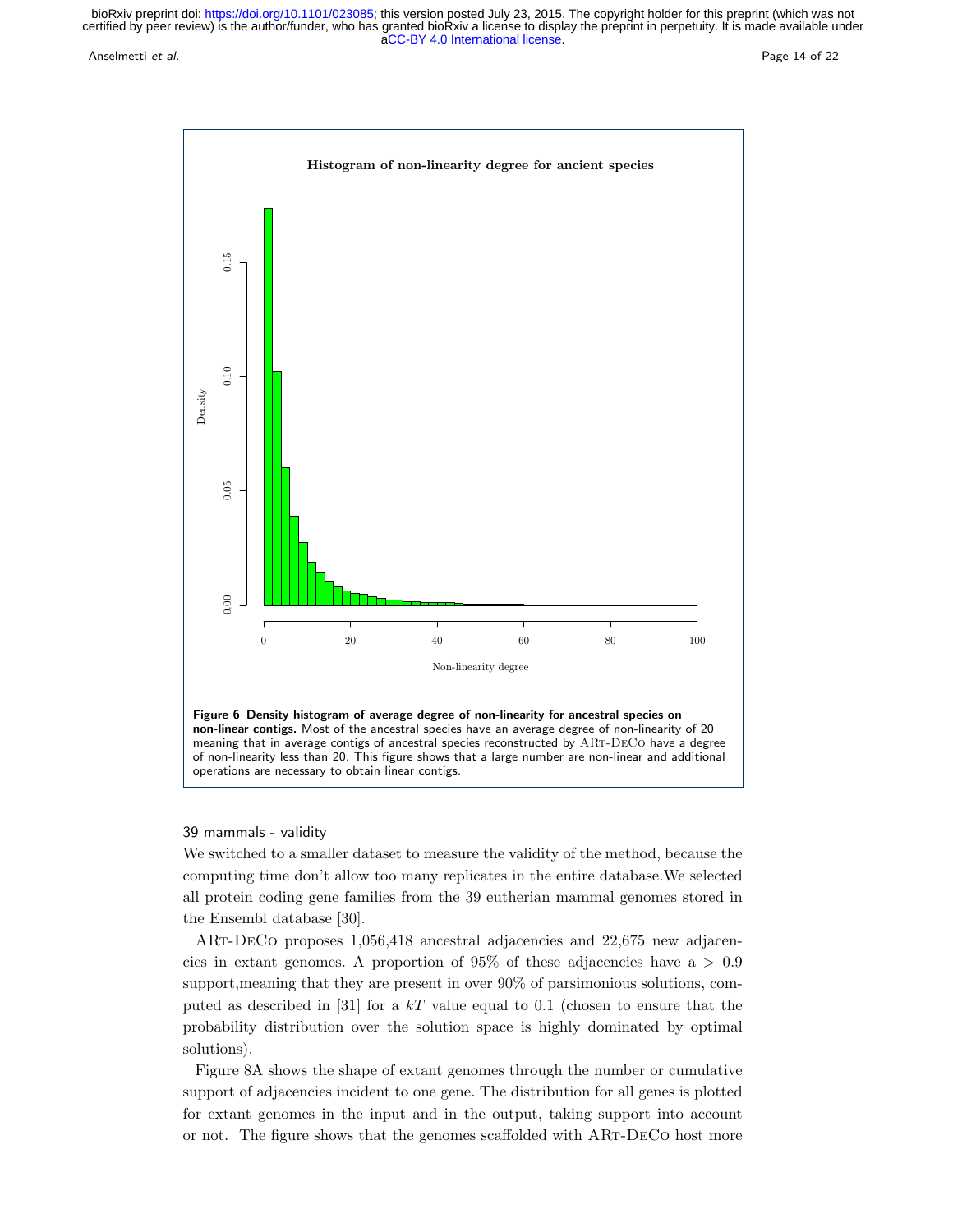Anselmetti et al. **Page 15 of 22** 



In red species, RCSD1 and CREG1 genes are not adjacent, while blue species host the RCSD1-CREG1 adjacency as described by Ensembl, and green species have the RCSD1-CREG1 adjacency inferred by ARt-DeCo (though it is absent from Ensembl). For green species, the adjacency support is indicated. For some species, representing most of the clades in Ensembl, we illustrate the gene content around the RCSD1-CREG1 adjacency, which illustrates strong similarities in the genomes of blue and green species.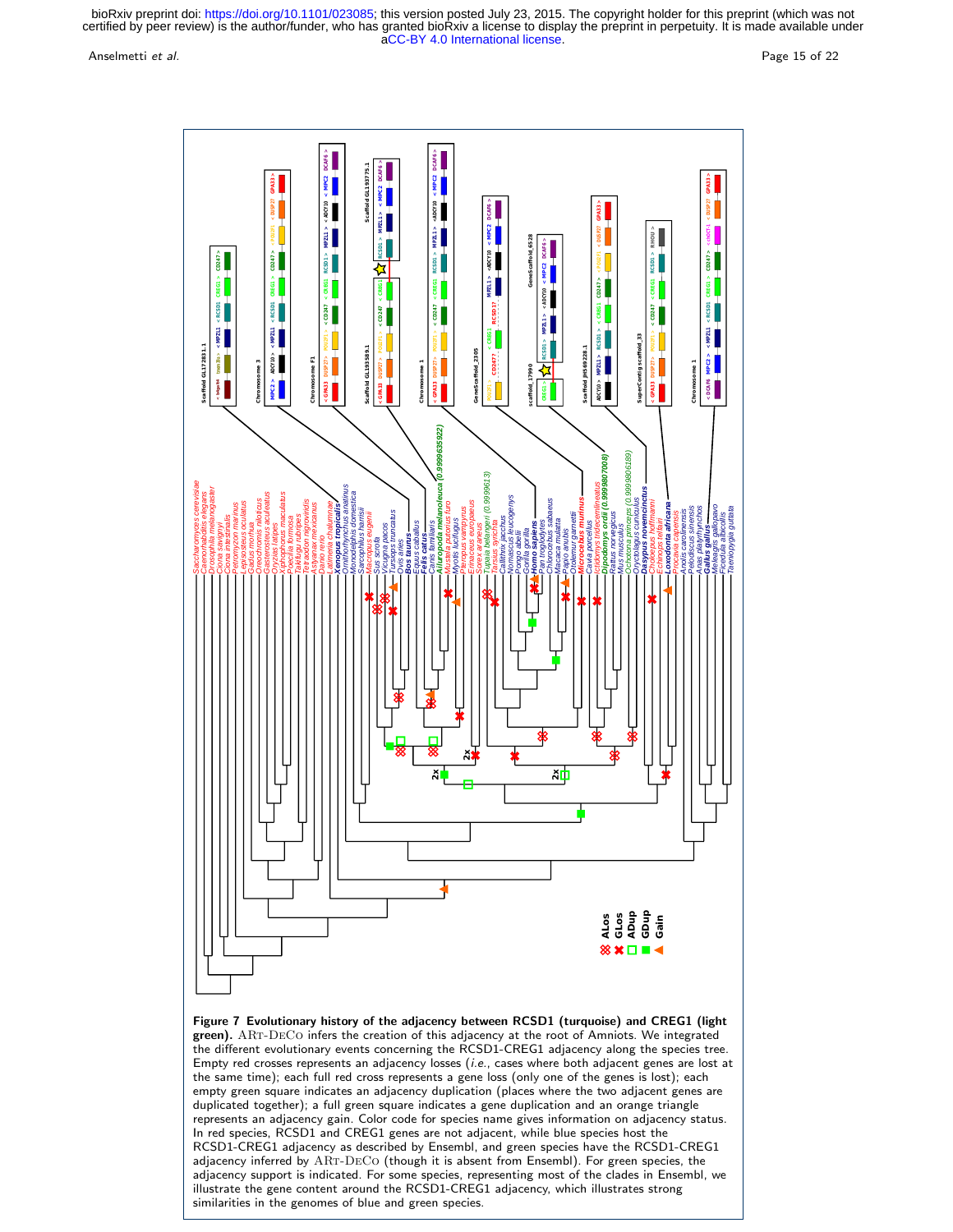Anselmetti *et al.* Page 16 of 22



genes having exactly two neighbors (highest peak in the figure, the input is in black and output is in red). Peaks are integer numbers: unweighted measures have all their values integer while weighted measures still have peaks at integers. Complementary computations show that more than 99.7% contigs in extant species are indeed linear.

Figure 8B is the analog of Figure 8A but for ancestral genomes: blue for the number of neighbors in the version of ARt-DeCo without support (only one solution is given), and pink for the version of ARt-DeCo with support. The several peaks of the graph illustrate that ancestral genomes are not in the shape of disjoint paths, as we would expect it from linear genomes. This was already remarked in [12], and is likely due to errors in gene trees in the Ensembl database [34, 35]. Additional computations show that ancestral species indeed contain a larger proportion of nonlinear contigs: only 91.2% contigs are linear for those species, among which contigs hosting only one gene are more represented than in extant genomes. Thus, a small part of the inferred adjacencies are incorrect, leading to some artificially tree-like or cyclic contigs.

The bars with supports are more dispersed, as expected, because they take their values from non integer numbers. It puts the conflicts into perspective: when a gene has more than two neighbors, usually one adjacency is less supported.

We also performed experiments with artificial adjacency breaks as in the 7 tetrapods experiment. We removed from 1 to 75% input adjacencies from the human genome, and then from the horse genome. We chose the human and horse genome because of their phylogenetic position: one has many closely related genomes, while the other is rather distant from its closest neighbor inside the placentals. This allows us to measure the effect of the presence of closely related genomes in the given phylogeny. The two situations are very different because of the bias in taxonomic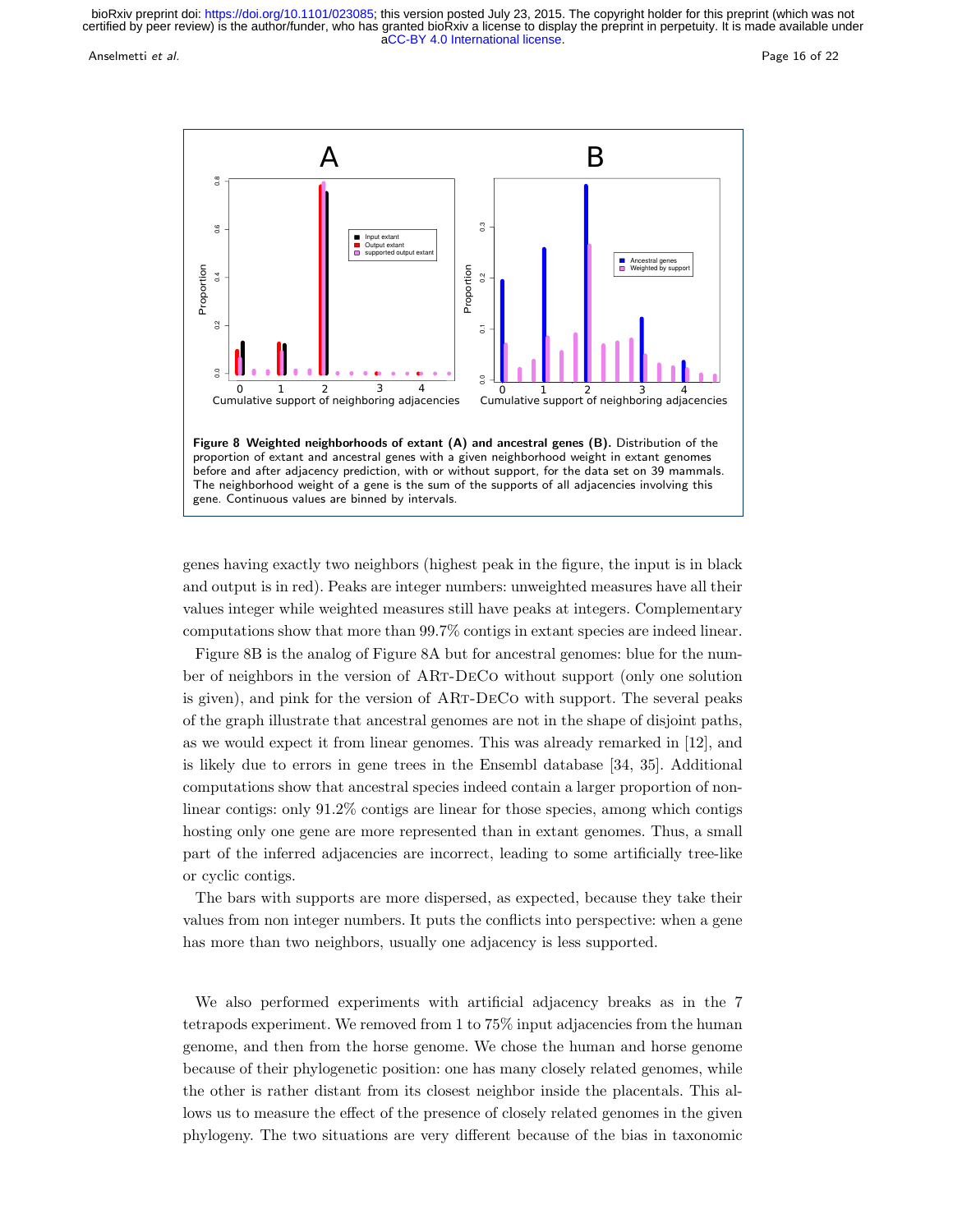sampling around human. The presence of very close relatives in the data set makes the problem much easier for the human genome.

Indeed, as shown on Figure 9, the sensitivity (measured by the " $True$  positive" rate as in the previous section, to keep a coherence and comparability with [29]) of the method is around  $40\%$  for the human genome, and  $5\%$  for the horse genome. The precision is high in all cases, decreasing with the number of broken adjacencies but the number of "False positives" stays quite low.



The complexity of the data is a real issue here. While in a prepared, filtered data set of 7 tetrapods the sensitivity was above 80% in all cases, here with all genes from 39 genomes including duplications and losses, it is much lower in all cases.

From all data sets, we observe that the precision of ARt-DeCo is always high, while the sensitivity varies according to the conditions. So we can see the method as a rather sure predictor of a small number of scaffolding linkages, without the pretension to reconstruct fully assembled genomes.

### Discussion and Conclusion

Ancestral gene order reconstruction, when ancestral genes are given, can be seen as a scaffolding problem. Indeed ancestral genes may be seen as contigs, and finding an order between contigs is a similar problem in both extant and ancestral genomes. If this similarity had already been remarked and exploited in some way [24, 26, 36], a fully integrated approach has only recently been achieved by Aganezov et al. [29], with a method which was limited to universal unicopy genes and a small number of genomes. Extending DeCo [12], a software aimed at reconstructing ancestral genomes and scaling up to dozens of genomes with possibly complex histories, we implement the additional possibility of scaffolding extant genomes in the same process, by handling equally ancestral and ancient genomes, with known and unknown parts in genome structures.

We demonstrate the efficiency of this approach on several eukaryote genomes data sets. It runs fast enough, proposes many additional supported adjacencies in extant genomes, and from several investigations we think we can state that such links are very likely to exist in reality. We are able to detect the less likely ones by assigning a support on ancestral and extant adjacencies by the same principle.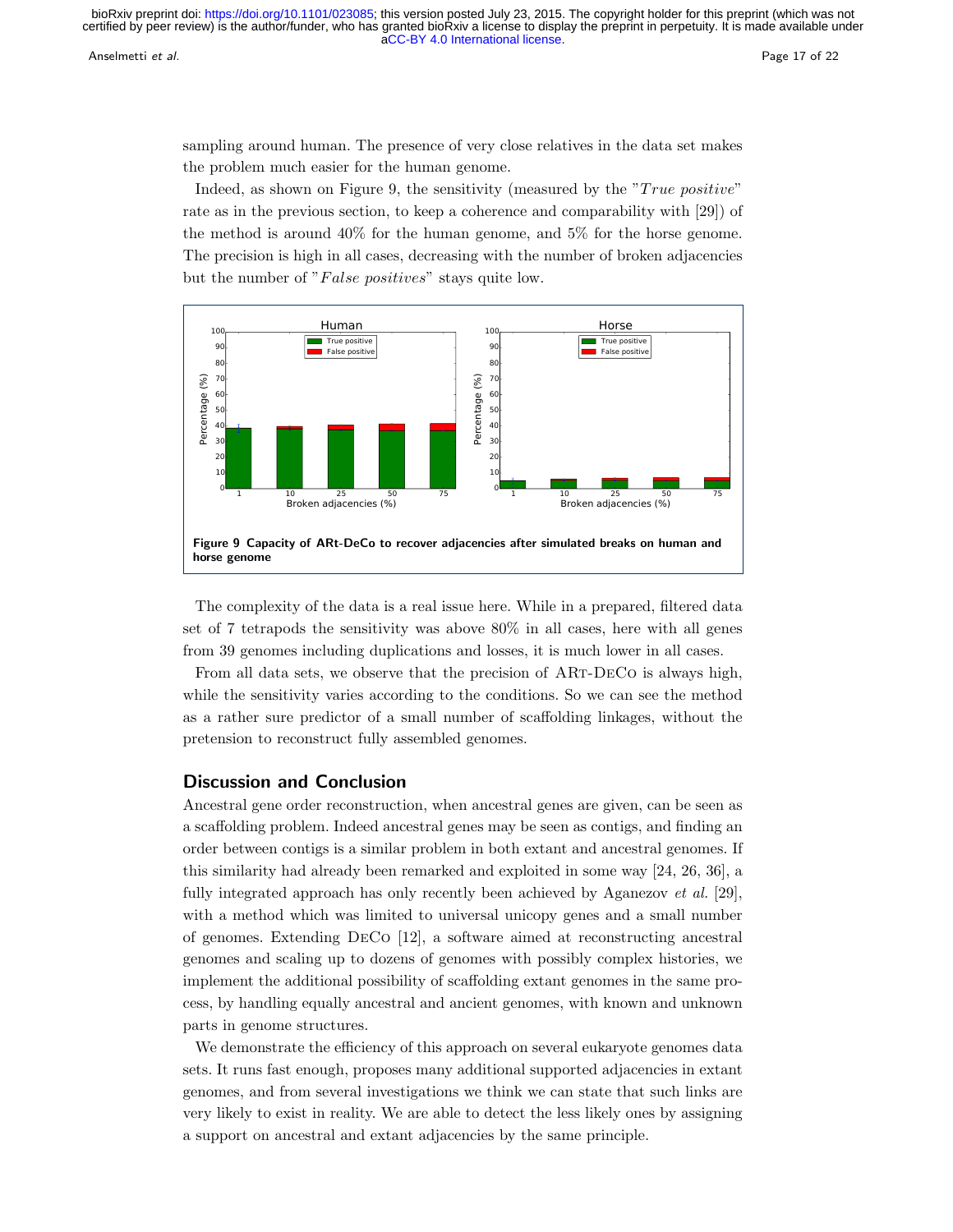Anselmetti *et al.* Page 18 of 22

The main computational difference with the approach of Aganezov et al. [29] is that adjacencies are supposed to evolve independently. It has several notable consequences. The first one is the running time, because we switch from an NPcomplete to a polynomial problem, and we are able to handle a large number of whole genomes. The second one is the shape of ancestral genomes. While methods modeling rearrangements [29] end up with bona fide genome structures, as linear arrangement of genes, our adjacency sets can be conflictual, both in ancestral and extant genomes. This means a gene can have more than two neighbors, unlike in real genomes. Whereas this can be seen as a serious drawback because genomes are not realistic, we would like to argue that it has several advantages, in addition to the running time. Indeed, the amount of conflicts can be a measure of uncertainty of the methods and data. It has been remarked many times that data sets, and in particular gene trees, are far from perfect. But better gene trees produce ancestral genomes with less conflicts [33]. Conflicts can point at problems that don't necessarily concern the method itself, but give an overview of the quality of the data. This overview is lost if we force the data to fit in a linear structure. But if a linear ancestral genome is really needed, linearization techniques exist [37], even if we would argue for linearization techniques that also put into question the input data.

Some limitations would be still to overcome. For example we don't handle the orientation of the genes. This would be desirable to have a finer account of ancestral and extant genomes, and to have a better fit between the a priori probability of an adjacency (computed in an oriented mode) and the reconstructed adjacencies. It would not be conceptually much complicated because adjacencies can be considered between gene extremities instead of between genes. But it would result in a loss of sensitivity because inversions of a single gene, which seem to be frequent, would fall into a rearrangement signal, increasing the probability to lose the traces of neighborhoods. We leave this open for a future work.

Another perspective is to be able to question extant adjacencies given in the input. In our framework they have probability 1, but a scaffolding is not necessarily only giving an order to the contigs. It can be inserting a contig inside another, or cutting a chimeric contig because a better arrangement can be proposed. Assembly errors are often numerous, not only because of a lack of information, but also because of false information [38]. It could be done by re-assigning an a priori probability to each extant adjacency, and not only to the ones outside the contigs. Finally, following the idea introduced in RACA [26], it could be interesting to pair the predictions of ARt-DeCo with sequence information such as mate-pairs or even physical or optical maps in order to integrate both evolutionary signal and sequencing data.

#### Competing interests

The authors declare that they have no competing interests.

#### Author's contributions

YA, AC, CC, VB, ET and SB conceived the method and the tests. YA and SB implemented ARt-DeCo and YA tested it on all data sets. CC assigned the support scores on all retrieved adjacencies. YA, AC, CC, VB, ET and SB wrote the paper.

#### Acknowledgements

This work is funded by the Agence Nationale pour la Recherche, Ancestrome project ANR-10-BINF-01-01. ARt-DeCo analyses benefited from the Montpellier Bioinformatics Biodiversity platform services. We thank Yann Ponty for technical help for patching DeClone to integrate the scaffolding and the exploration of the solution space.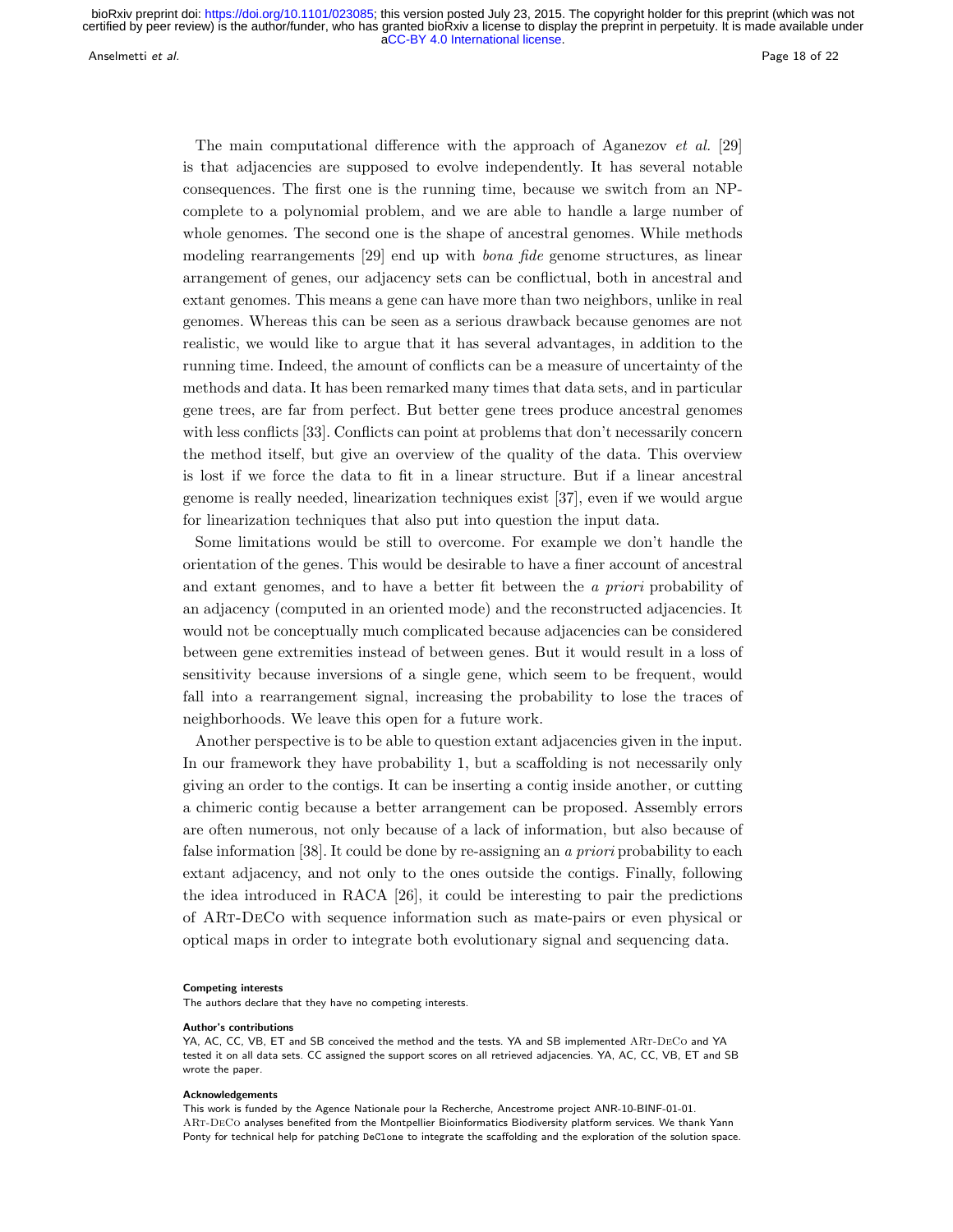Anselmetti *et al.* Page 19 of 22

#### Author details

1<sub>Institut des Sciences de l'Évolution de Montpellier (ISE-M), Place Eugène Bataillon, Montpellier, 34095, France.</sub> <sup>2</sup>Institut de Biologie Computationnelle (IBC), Laboratoire d'Informatique, de Robotique et de Microélectronique de Montpellier (LIRMM), Université Montpellier - CNRS, 161 rue Ada, Montpellier, 34090, France. <sup>3</sup>Laboratoire de Biométrie et Biologie Évolutive (LBBE), 43 boulevard du 11 novembre 1918, Villeurbanne, 69622, France. <sup>4</sup>Institut National de Recherche en Informatique et en Automatique (INRIA) Rhône-Alpes, 655 avenue de l'Europe Montbonnot-Saint-Martin, 38330, France. <sup>5</sup>Department of Mathematics, Simon Fraser University, 8888 University Drive, Burnaby, V5A 1S6, Canada.

#### References

- 1. Raphael, B.J., Volik, S., Collins, C., Pevzner, P.A.: Reconstructing tumor genome architectures. Bioinformatics 19(Suppl. 2) (2003)
- 2. Fischer, A., Vázquez-García, I., Illingworth, C.J.R., Mustonen, V.: High-definition reconstruction of clonal composition in cancer. Cell Reports  $7(5)$ , 1740-1752 (2014)
- 3. McPherson, A., Roth, A., Ha, G., Shah, S.P., Chauve, C., Sahinalp, S.C.: Joint inference of genome structure and content in heterogeneous tumor samples. In: Research in Computational Molecular Biology. Lecture Notes in Computer Science, vol. 9029, pp. 256–258 (2015)
- 4. Hurst, L., Pál, C., Lercher, M.: The evolutionary dynamics of eukaryotic gene order. Nat Rev Genet 5(4), 299–310 (2004)
- 5. Swenson, K., Arndt, W., Tang, J., Moret, B.: Phylogenetic reconstruction from complete gene orders of whole genomes. In: Proceedings of the 6th Asia Pacific Bioinformatics Conference, pp. 241–250 (2008)
- 6. Sankoff, D.: Mechanisms of genome evolution: models and inference. Bulletin of the International Statistical Institute 47, 461–475 (1989)
- 7. Ma, J., Ratan, A., Raney, B.J., Suh, B.B., Zhang, L., Miller, W., Haussler, D.: DUPCAR: Reconstructing Contiguous Ancestral Regions with Duplications. Journal of Computational Biology 15(8), 1007–1027 (2008)
- 8. Chauve, C., Tannier, E.: A methodological framework for the reconstruction of contiguous regions of ancestral genomes and its application to mammalian genomes. PLoS Computational Biology 4(11), 1000234 (2008)
- 9. Alekseyev, M.A., Pevzner, P.A.: Breakpoint graphs and ancestral genome reconstructions. Genome Research 19(5), 943–957 (2009)
- 10. Ma, J.: A probabilistic framework for inferring ancestral genomic orders. In: IEEE International Conference on Bioinformatics and Biomedicine, BIBM, pp. 179–184 (2010)
- 11. Zheng, C., Sankoff, D.: On the PATHGROUPS approach to rapid small phylogeny. BMC Bioinformatics 12(Suppl. 1), 4 (2011)
- 12. Bérard, S., Gallien, C., Boussau, B., Szöllősi, G.J., Daubin, V., Tannier, E.: Evolution of gene neighborhoods within reconciled phylogenies. Bioinformatics 28(18), 382–388 (2012)
- 13. Hu, F., Lin, Y., Tang, J.: MLGO: phylogeny reconstruction and ancestral inference from gene-order data. BMC Bioinformatics 15, 354–359 (2014)
- 14. Reddy, T.B.K., Thomas, A.D., Stamatis, D., Bertsch, J., Isbandi, M., Jansson, J., Mallajosyula, J., Pagani, I., Lobos, E.A., Kyrpides, N.C.: The Genomes OnLine Database (GOLD) v.5: a metadata management system based on a four level (meta)genome project classification. Nucleic Acids Research 43(D1), 1099–1106 (2014). https://gold.jgi-psf.org/distribution
- 15. Simpson, J.T., Wong, K., Jackman, S.D., Schein, J.E., Jones, S.J.M., Birol, I.: ABySS: A parallel assembler for short read sequence data. Genome Research  $19(6)$ ,  $1117-1123$  (2009)
- 16. Koren, S., Treangen, T.J., Pop, M.: Bambus 2: Scaffolding metagenomes. Bioinformatics 27(21), 2964–2971 (2011)
- 17. Salmela, L., Mäkinen, V., Välimäki, N., Ylinen, J., Ukkonen, E.: Fast scaffolding with small independent mixed integer programs. Bioinformatics 27, 3259–3265 (2011)
- 18. Gao, S., Sung, W.-K., Nagarajan, N.: Opera : Reconstructing optimal genomic scaffolds with high-throughput paired-end sequences. Journal of Computational Biology 18(11), 1681–1691 (2011)
- 19. Boetzer, M., Henkel, C.V., Jansen, H.J., Butler, D., Pirovano, W.: Scaffolding pre-assembled contigs using SSPACE. Bioinformatics 27(4), 578–579 (2011)
- 20. Gritsenko, A.A., Nijkamp, J.F., Reinders, M.J.T., de Ridder, D.: GRASS: A generic algorithm for scaffolding next-generation sequencing assemblies. Bioinformatics  $28(11)$ ,  $1429-1437$   $(2012)$
- 21. Simpson, J.T., Durbin, R.: Efficient de novo assembly of large genomes using compressed data structures. Genome Research 22(3), 549–556 (2012)
- 22. Luo, R., Liu, B., Xie, Y., Li, Z., Huang, W., Yuan, J., He, G., Chen, Y., Pan, Q., Liu, Y., Tang, J., Wu, G., Zhang, H., Shi, Y., Liu, Y., Yu, C., Wang, B., Lu, Y., Han, C., Cheung, D.W., Yiu, S.-M., Peng, S., Xiaoqian, Z., Liu, G., Liao, X., Li, Y., Yang, H., Wang, J., Lam, T.-W., Wang, J.: SOAPdenovo2: an empirically improved memory-efficient short-read de novo assembler. GigaScience 1(1), 18 (2012)
- 23. Hunt, M., Newbold, C., Berriman, M., Otto, T.D.: A comprehensive evaluation of assembly scaffolding tools. Genome Biology 15(3), 42 (2014)
- 24. Husemann, P., Stoye, J.: Phylogenetic comparative assembly. Algorithms for Molecular Biology 5(1), 3–14 (2010)
- 25. Rajaraman, A., Tannier, E., Chauve, C.: FPSAC: Fast Phylogenetic Scaffolding of Ancient Contigs. Bioinformatics 29(23), 2987–2994 (2013)
- 26. Kim, J., Larkin, D.M., Cai, Q., Asan, Zhang, Y., Ge, R.-L., Auvil, L., Capitanu, B., Zhang, G., Lewin, H.A., Ma, J.: Reference-assisted chromosome assembly. Proceedings of the National Academy of Sciences (PNAS) 110(5), 1785–1790 (2013)
- 27. Kolmogorov, M., Raney, B., Paten, B., Pham, S.: Ragout A reference-assisted assembly tool for bacterial genomes. Bioinformatics  $30(12)$ . 302-309 (2014)
- 28. Lin, Y., Nurk, S., Pevzner, P.A.: What is the difference between the breakpoint graph and the de Bruijn graph? BMC Genomics 15(Suppl. 6), 6 (2014)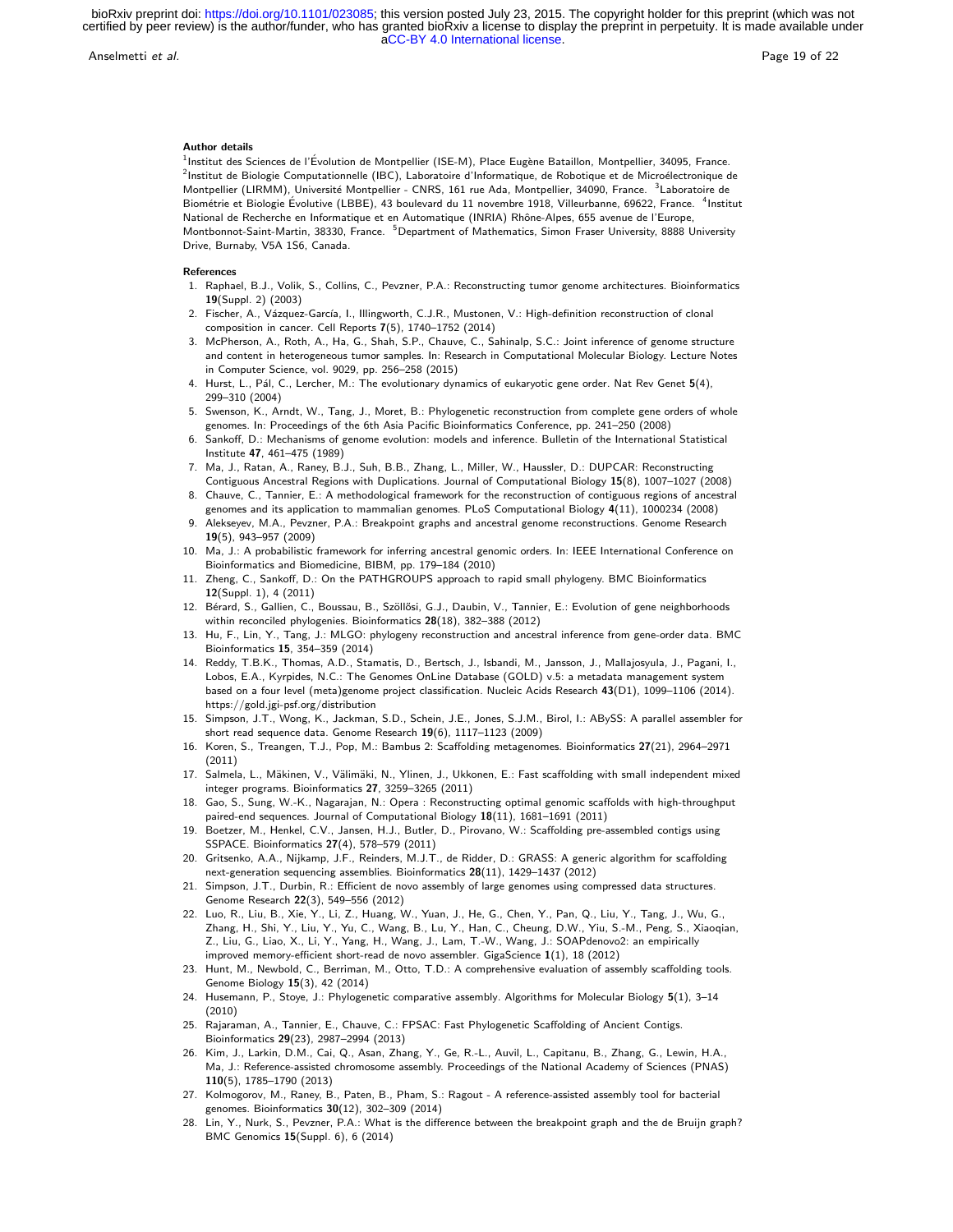Anselmetti *et al.* Page 20 of 22

- 29. Aganezov, S., Sitdykovaa, N., Alekseyev, M.A., AGCConsortium: Scaffold assembly based on genome rearrangement analysis. Computational Biology and Chemistry 57, 46–53 (2015)
- 30. Cunningham, F., Amode, M.R., Barrell, D., Beal, K., Billis, K., Brent, S., Carvalho-Silva, D., Clapham, P., Coates, G., Fitzgerald, S., Gil, L., Girón, C.G., Gordon, L., Hourlier, T., Hunt, S.E., Janacek, S.H., Johnson, N., Juettemann, T., Kähäri, A.K., Keenan, S., Martin, F.J., Maurel, T., McLaren, W., Murphy, D.N., Nag, R., Overduin, B., Parker, A., Patricio, M., Perry, E., Pignatelli, M., Riat, H.S., Sheppard, D., Taylor, K., Thormann, A., Vullo, A., Wilder, S.P., Zadissa, A., Aken, B.L., Birney, E., Harrow, J., Kinsella, R., Muffato, M., Ruffier, M., Searle, S.M.J., Spudich, G., Trevanion, S.J., Yates, A., Zerbino, D.R., Flicek, P.: Ensembl 2015. Nucleic Acids Research 43, 662–669 (2015)
- 31. Zanetti, J.P.P., Ponty, Y., Chauve, C.: Evolution of genes neighborhood within reconciled phylogenies: an ensemble approach. BMC Bioinformatics (2015). Brazilian Symposium on Bioinformatics 2014 special issue, to appear
- 32. Kasprzyk, A.: BioMart: Driving a paradigm change in biological data management. Database 2011, 049 (2011)
- 33. Boussau, B., Szollosi, G.J., Duret, L., Gouy, M., Tannier., E., Daubin, V.: Genome-scale coestimation of species and gene trees. Genome Research 23, 323–330 (2013)
- 34. Nouhati, E., Semeria, M., Lafond, M., Seguin, J., Boussau, B., Guéguen, L., El-Mabrouk, N., Tannier, E.: Genome evolution aware gene trees. https://hal.archives-ouvertes.fr/hal-01162963 (2015)
- 35. Rajaraman, A., Chauve, C., Ponty, Y.: Assessing the robustness of parsimonious predictions for gene neighborhoods from reconciled phylogenies. Lecture Notes in Computer Science, vol. 9096, pp. 260–271 (2015)
- 36. Luhmann, N., Chauve, C., Stoye, J., Wittler, R.: Scaffolding of ancient contigs and ancestral reconstruction in a phylogenetic framework. In: Proceedings of Brazilian Symposium on Bioinformatics. Lecture Notes in Computer Science, vol. 8826, pp. 135–143 (2014)
- 37. Maňuch, J., Patterson, M., Wittler, R., Chauve, C., Tannier, E.: Linearization of ancestral multichromosomal genomes. BMC Bioinformatics 13(Suppl. 19), 11 (2012)
- 38. Denton, J.F., Lugo-Martinez, J., Tucker, A.E., Schrider, D.R., Warren, W.C., Hahn, M.W.: Extensive error in the number of genes inferred from draft genome assemblies. PLoS Computational Biology 10(2), 1003998 (2014)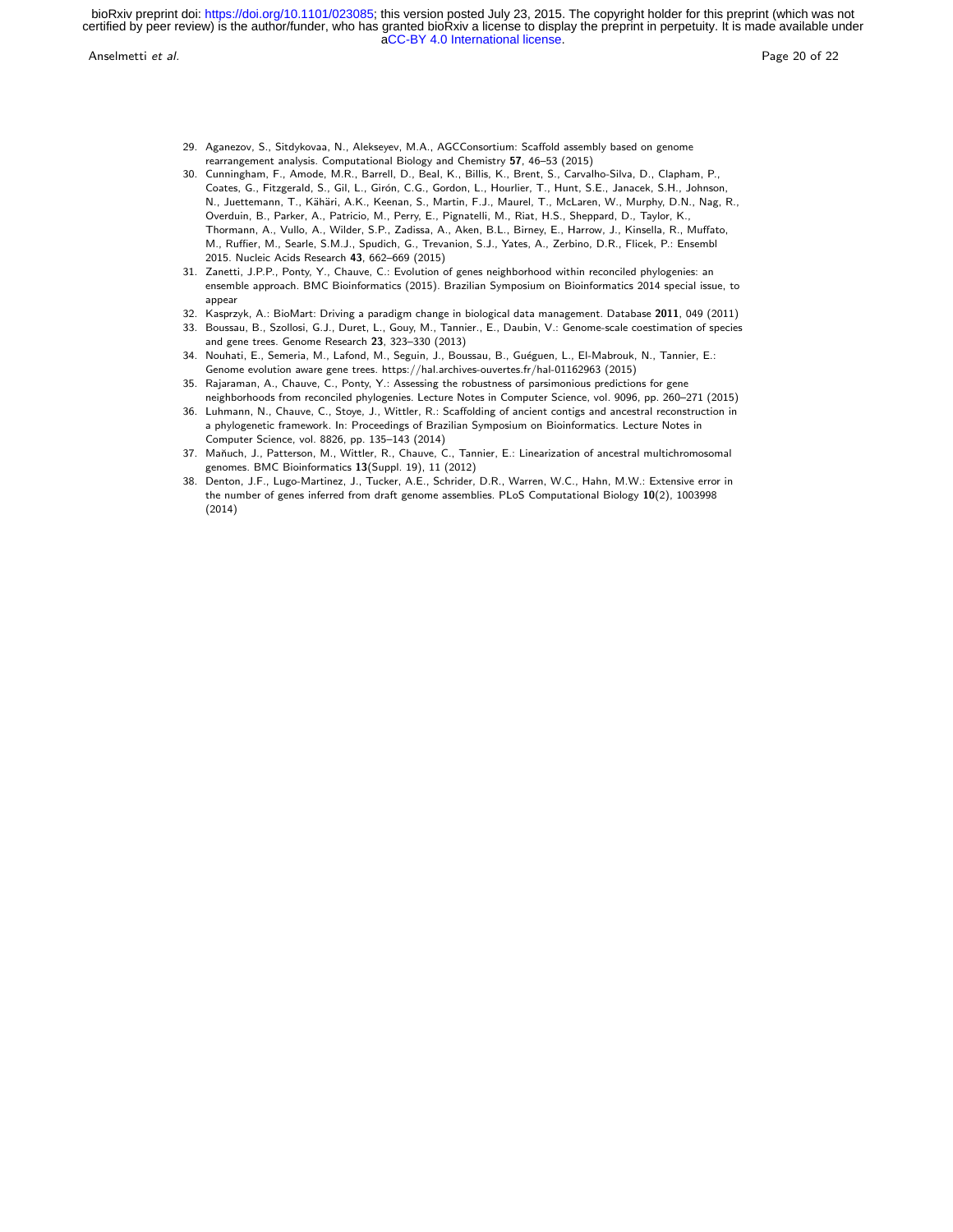Anselmetti *et al.* Page 21 of 22

#### Additional Files

```
1. E(v_1) = Extant and E(v_2) = Extant:
                c_1(v_1, v_2) = -\log_b(P(v_1 \sim v_2))c_0(v_1, v_2) = -\log_b(1 - P(v_1 \sim v_2))2. E(v_1) = \text{GLoss} and E(v_2) \in \{\text{Extant}, \text{Spec}, \text{GDup}\}\:
               c_1(v_1, v_2) = c_0(v_1, v_2) = 03. E(v_1) \in \{ \text{Extant}, \text{Spec}, \text{GDup} \} and E(v_2) = \text{GLoss}:
              c_1(v_1, v_2) = c_0(v_1, v_2) = 04. E(v_1) = GLoss and E(v_2) = GLoss:
              c_1(v_1, v_2) = c_0(v_1, v_2) = 05. E(v_1) \in \{\textsf{Extend}, \textsf{Spec}\} and E(v_2) = \textsf{GDup}:
                c_1(v_1, v_2) = \min \begin{cases} c_1(v_1, b_{v_2}) + c_0(v_1, a_{v_2}), & c_0(v_1, b_{v_2}) + c_1(v_1, a_{v_2}), \end{cases}c_1(v_1, b_{v_2}) + c_1(v_1, a_{v_2}) + Gain, c_0(v_1, b_{v_2}) + c_0(v_1, a_{v_2}) + Br
                c_0(v_1, v_2) = \min \left\{ \begin{matrix} c_0(v_1, b_{v_2}) + c_0(v_1, a_{v_2}), & c_0(v_1, b_{v_2}) + c_1(v_1, a_{v_2}) + \text{Gain}, \\ c_0(v_1, b_{v_2}) + c_1(v_1, b_{v_2}) + \text{Gain}, \\ c_0(v_1, b_{v_2}) + c_1(v_1, b_{v_2}) + \text{Gain}, \end{matrix} \right\}c_1(v_1, b_{v_2}) + c_0(v_1, a_{v_2}) + \textsf{Gain}, \quad c_1(v_1, b_{v_2}) + c_1(v_1, a_{v_2}) + 2\textsf{Gain}6. E(v_1) = GDup and E(v_2) \in \{ \text{Extant}, \text{Spec} \}:
                c_1(v_1, v_2) = \min \begin{cases} c_1(a_{v_1}, v_2) + c_0(b_{v_1}, v_2), & c_0(a_{v_1}, v_2) + c_1(b_{v_1}, v_2), \end{cases}c_1(a_{v_1}, v_2) + c_1(b_{v_1}, v_2) + Gain, c_0(a_{v_1}, v_2) + c_0(b_{v_1}, v_2) + Br
                c_0(v_1, v_2) = \min \left\{ c_0(a_{v_1}, v_2) + c_0(b_{v_1}, v_2), \right. \qquad c_0(a_{v_1}, v_2) + c_1(b_{v_1}, v_2) + \text{Gain}, \right\}c_1(a_{v_1}, v_2) + c_0(b_{v_1}, v_2) + Gain, c_1(a_{v_1}, v_2) + c_1(b_{v_1}, v_2) + 2Gain,
           7. E(v_1) = Spec and E(v_2) = Spec:
                c_1(v_1, v_2) = \min \left\{ \begin{matrix} c_1(uv_1, vv_2) + c_1(vv_1, uv_2), & c_1(uv_1, vv_2) + c_0(vv_1, uv_2) + Dt, \\ c_0(uv_1, bv_2) + c_1(bv_1, av_2) + Bt, & c_0(uv_1, bv_2) + c_0(bv_1, av_2) + 2Bt, \\ c_1(vv_1, vv_2) + c_1(vv_1, vv_2) + C_0(vv_1, vv_2) + C_0(vv_1, vv_2) + 2Bt, \end{matrix} \right\}(c_1(a_{v_1}, b_{v_2}) + c_1(b_{v_1}, a_{v_2}))\begin{array}{l}\nc_1(u_{v_1}, u_{v_2}) + c_1(v_{v_1}, v_{v_2}), & c_1(u_{v_1}, u_{v_2}) + c_0(v_{v_1}, v_{v_2}) + \mathsf{bi}, \\
c_0(u_{v_1}, u_{v_2}) + c_1(b_{v_1}, b_{v_2}) + \mathsf{Br}, & c_0(u_{v_1}, u_{v_2}) + c_0(b_{v_1}, b_{v_2}) + 2\mathsf{Br}\n\end{array}), c_1(a_{v_1}, b_{v_2}) + c_0(b_{v_1}, a_{v_2}) + \text{Br},c_1(a_{v_1}, a_{v_2}) + c_1(b_{v_1}, b_{v_2}), c_1(a_{v_1}, a_{v_2}) + c_0(b_{v_1}, b_{v_2}) + \text{Br},c_0(v_1, v_2) = \min \begin{cases} c_0(a_{v_1}, b_{v_2}) + c_0(b_{v_1}, a_{v_2}), & c_1(a_{v_1}, a_{v_2}) \ c_0(a_{v_1}, b_{v_2}) + c_1(b_{v_1}, a_{v_2}) + \textsf{Gain}, & c_1(a_{v_1}, a_{v_2}), \end{cases}\int c_0(a_{v_1}, b_{v_2}) + c_0(b_{v_1}, a_{v_2})\begin{cases} c_0(a_{v_1}, a_{v_2}) + c_0(b_{v_1}, b_{v_2}), & c_1(a_{v_1}, a_{v_2}) + c_0(b_{v_1}, b_{v_2}) + \text{Sain}, \\ c_0(a_{v_1}, a_{v_2}) + c_1(b_{v_1}, b_{v_2}) + \text{Gain}, & c_1(a_{v_1}, a_{v_2}) + c_1(b_{v_1}, b_{v_2}) + 2\text{Gain}, \end{cases}(b_{v_2}) + c_0(b_{v_1}, a_{v_2}) + Gain,
                                                 c_0(a_{v_1}, b_{v_2}) + c_1(b_{v_1}, a_{v_2}) + \textsf{Gain}, \quad c_1(a_{v_1}, b_{v_2}) + c_1(b_{v_1}, a_{v_2}) + 2\textsf{Gain},c_0(a_{v_1}, a_{v_2}) + c_0(b_{v_1}, b_{v_2}), c_1(a_{v_1}, a_{v_2}) + c_0(b_{v_1}, b_{v_2}) + Gain,
           8. E(v_1) = GDup and E(v_2) = GDup:
               c_1(v_1, v_2) = \minc_1(a_{v_1}, v_2) + c_0(b_{v_1})

                                                                                    , v_2), \qquad c_0(a_{v_1}, v_2) + c_1(b_{v_1}, v_2),c_1(a_{v_1}, v_2) + c_1(b_{v_1}, v_2) + Gain, c_0(a_{v_1}, v_2) + c_0(b_{v_1}, v_2) + Br,
                                                 c_1(v_1, a_{v_2}) + c_0(v_1, b_{v_2})c_0(v_1, a_{v_2}) + c_1(v_1, b_{v_2}),c_1(v_1, a_{v_2}) + c_1(v_1, b_{v_2}) + Gain, c_0(v_1, a_{v_2}) + c_0(v_1, b_{v_2}) + Br,
                                                 c_1(a_{v_1}, a_{v_2}) + c_1(b_{v_1}, b_{v_2}) + c_0(a_{v_1}, b_{v_2}) + c_0(b_{v_1}, a_{v_2}),c_1(a_{v_1}, a_{v_2}) + c_1(b_{v_1}, b_{v_2}) + c_0(a_{v_1}, b_{v_2}) + c_1(b_{v_1}, a_{v_2}) + \textsf{Gain},c_1(a_{v_1}, a_{v_2}) + c_1(b_{v_1}, b_{v_2}) + c_1(a_{v_1}, b_{v_2}) + c_0(b_{v_1}, a_{v_2}) + \textsf{Gain},c_1(a_{v_1}, a_{v_2}) + c_1(b_{v_1}, b_{v_2}) + c_1(a_{v_1}, b_{v_2}) + c_1(b_{v_1}, a_{v_2}) + 2Gain,
                                                 c_1(a_{v_1}, a_{v_2}) + c_0(b_{v_1}, b_{v_2}) + c_0(a_{v_1}, b_{v_2}) + c_0(b_{v_1}, a_{v_2}) + \text{Br},c_1(a_{v_1}, a_{v_2}) + c_0(b_{v_1}, b_{v_2}) + c_0(a_{v_1}, b_{v_2}) + c_1(b_{v_1}, a_{v_2}) + \textsf{Gain} + \textsf{Br},c_1(a_{v_1}, a_{v_2}) + c_0(b_{v_1}, b_{v_2}) + c_1(a_{v_1}, b_{v_2}) + c_0(b_{v_1}, a_{v_2}) + \textsf{Gain} + \textsf{Br},c_0(a_{v_1}, a_{v_2}) + c_1(b_{v_1}, b_{v_2}) + c_0(a_{v_1}, b_{v_2}) + c_0(b_{v_1}, a_{v_2}) + \text{Br},c_0(a_{v_1}, a_{v_2}) + c_1(b_{v_1}, b_{v_2}) + c_0(a_{v_1}, b_{v_2}) + c_1(b_{v_1}, a_{v_2}) + \textsf{Gain} + \textsf{Br},c_0(a_{v_1}, a_{v_2}) + c_1(b_{v_1}, b_{v_2}) + c_1(a_{v_1}, b_{v_2}) + c_0(b_{v_1}, a_{v_2}) + \textsf{Gain} + \textsf{Br},c_0(a_{v_1}, a_{v_2}) + c_0(b_{v_1}, b_{v_2}) + c_1(a_{v_1}, b_{v_2}) + c_1(b_{v_1}, a_{v_2}),c_0(a_{v_1}, a_{v_2}) + c_1(b_{v_1}, b_{v_2}) + c_1(a_{v_1}, b_{v_2}) + c_1(b_{v_1}, a_{v_2}) + \textsf{Gain},c_1(a_{v_1}, a_{v_2}) + c_0(b_{v_1}, b_{v_2}) + c_1(a_{v_1}, b_{v_2}) + c_1(b_{v_1}, a_{v_2}) + \textsf{Gain},c_0(a_{v_1}, a_{v_2}) + c_0(b_{v_1}, b_{v_2}) + c_1(a_{v_1}, b_{v_2}) + c_0(b_{v_1}, a_{v_2}) + \text{Br},c_0(a_{v_1}, a_{v_2}) + c_0(b_{v_1}, b_{v_2}) + c_0(a_{v_1}, b_{v_2}) + c_1(b_{v_1}, a_{v_2}) + \text{Br},c_0(a_{v_1}, a_{v_2}) + c_0(b_{v_1}, b_{v_2}) + c_0(a_{v_1}, b_{v_2}) + c_0(b_{v_1}, a_{v_2}) + 2\mathsf{Br},c_0(v_1, v_2) = \min\int c_0(a_{v_1}, v_2) + c_0(b_{v_1})c_1(\omega_{v_1}, \nu_2) + c_0(\omega_{v_1}, \nu_2),<br>
c_1(\alpha_{v_1}, \nu_2) + c_0(b_{v_1}, \nu_2) + \text{Gain}, \quad c_1(\alpha_{v_1}, \nu_2) + c_1(b_{v_1}, \nu_2) + 2\text{Gain},c_0(v_1, u_{v_2}) + c_0(v_1, u_{v_2}),<br>
c_1(v_1, a_{v_2}) + c_0(v_1, b_{v_2}) + Gain, c_1(v_1, a_{v_2}) + c_1(v_1, b_{v_2}) + Gain.
                                                                                    , v_2), c_0(a_{v_1}, v_2) + c_1(b_{v_1}, v_2) + Gain,
                                                 c_0(v_1, a_{v_2}) + c_0(v_1, b_{v_2}), c_0(v_1, a_{v_2}) + c_1(v_1, b_{v_2}) + Gain,
Figure 10 - Additional file 1 ARt-DeCo dynamic programming scheme. Recurrence formulas
```
used in ARt-DeCo to reconstruct adjacencies in ancestral and extant genomes.